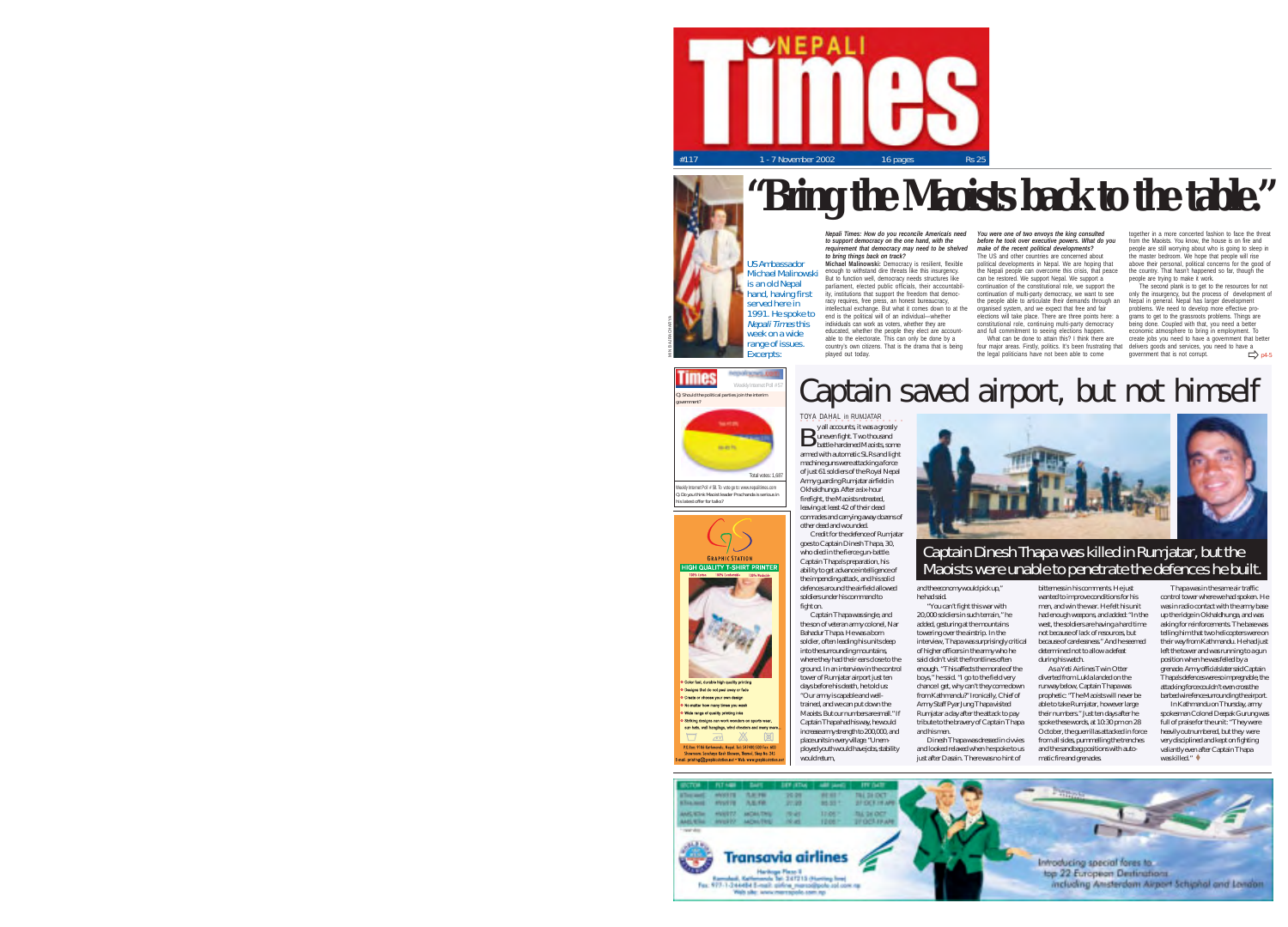### Chief Editor: **Kunda Dixit** Editor: **Anagha Neelakantan** Design: **Kiran Maharjan** editors@nepalitimes.com, www.nepalitimes.com Advertising: **Sunaina Shah** advertising@himalmedia.com Subscription: **Anil Karki** subscription@himalmedia.com Sales: **Sudan Bista** sales@himalmedia.com Sanchaya Kosh Building, Block A-4th Floor, Lalitpur GPO Box 7251, Kathmandu, Nepal Tel: 01-543333-7, Fax: 01-521013 Printed at Jagadamba Press: 01-521393

# UNITY

I n the past two years, everything we as Nepalis have accomplished and taken pride in has been systematically dismantled. In fact, if we were conspiracy-minded we would say that it seems to be that someone is slowly, and systematically, killing our nation.

Nepali Times is published by Himalmedia Pvt Ltd,

Yes, a lot of things went wrong after 1990. Our politicians were corrupt and feckless, they forgot about governance and ravaged the country. But even diehard cynics will admit that there had been progress. So, how come the Maoists have targetted these few areas where there had been advances in development, in infrastructure and in the evolution of the institutions of democracy?

The Maoists said they will leave tourists alone, but the insurgency they unleashed has devastated tourism. Hundreds of thousands have lost their livelihood, and have been forced to migrate abroad to work. Arrivals have plummeted, with serious consequences for the economy. Lately, armed bandits known as khaobadis have started extorting and robbing tourists in the name of revolution. Nepal's eco-tourism projects which had won worldwide acclaim are in deep trouble, national parks and nature sanctuaries are being encroached by smugglers and poachers.

Nepal was the first country in the region to open up energy generation to foreign joint ventures. For the first time in our history, we have surplus hydropower generation capacity. Nepal's success story in micro-hydro development, building investment and technical capacity at the grassroots for power generation has been recognised as a model for developing countries. Small hydropower plants have been systematically targetted for bombings, medium-scale plants specifically designed for rural electrification like Jhimruk, Andhikhola have been put out of action, and for the first time hydropower plants built with foreign investment have been hit. Who is it that wants to sabotage the one sector besides tourism that has the potential to turn our economy around?

Then take telecommunications. We had one of the best phone networks in the region six years ago, and this was a vital achievement for a mountainous country with few roads. Half the villages in this country had phones, and if things had gone according to plan three-fourths would have been wired by now. By picking off one microwave relay station after another, the Maoists have set us back ten years. One-third of the 75 districts in the country today do not have phones.

We had other success stories: our community forestry programme took 20 years to build with painstaking legislative changes, advocacy campaigns and local awareness-building. It has increased forest cover in the midhills, and agro-forestry has made farmers self-sufficient in fuelwood, fodder and food. Nepal's small farmers' development projects with their micro-credit component may not be as famous as Bangladesh's Grameen Bank, but they are every bit as effective.

All this progress in grassroots development has been made possible because local governance structures could be put into place through political devolution legislated by the Local Self-governance Act. For the first time in our nation's history, grassroots democracy had given Nepalis control over their own destiny. It is not by chance that the Maoists have taken apart this network. By destroying two-thirds of all village councils, killing hundreds of elected local leaders, they have wrecked precisely that aspect of democ-

racy that was working. Since 1990, our national-level political leaders tarnished the image of the judiciary, police and the civil service with corruption and politicisation. But the two institutions which had so far remained intact: the monarchy and the Royal Nepal Army have also been dragged into controversy. The last remaining symbol of our unity is now just another political force. And our military's reputation is also frayed.

Could all of this have happened by chance? If not, who was responsible? Is there, as Girija Koirala has been saying, a "grand design"? Whose design? We know who is responsible: we are. There is no point looking for ghosts and scapegoats. We are all collectively responsible for letting things slide. We are all guilty of standing aside, being cynical, fatalistic and only bemoaning how bad things are. It is we who have the responsibility to set things right, and we can all start by being a little less cynical ourselves, being less divisive, and mustering greater unity of purpose. For starters, it requires all of us individually to be more honest, efficient, committed and positive.





# nstead of cursing the darkness, Mohan Khatri lit a lamp.

Mahakal, the deity of death and

But there was always the hope

dared to light a lamp rather than continue with the pointless game of cursing the darkness. It is this realisation that makes Mohan Khatri's passing away even more painful. There is no tragedy bigger than the

befall a society.

had known Major Mohan Khatri for nearly two years, but I can't claim that I was close enough to be a friend. We knew each other, but the bond hadn't deepened with either shared interests or sharing of ideas and opinions over a period. The late Major Khatri wasn't related to me through blood, business, social association, or old school ties. Perhaps the only commonality I can claim with him was our endeavour to be "concerned citizens" in our own ways. The Major, for that's what we all almost all over the country, our confidence in the ability of the government died a slow, painful, death. The sanctity of monarchy suffered a severe blow on 1 June, 2001. faith in parliamentary democracy on 22 May, 2002 by his midnight dissolution of the lower house of the parliament. And then another midnight announcement on Friday the Fourth last month, this time from the king himself, declared

called him even though he had retired from the army seven years ago, ran a tourist resort. He had so much self-confidence that he never felt the need to show it. He believed that future leaders of national institutions badly needed some hard training in team building and risk-taking. Perhaps it was his faith in the future of our country that made me respect him so much when he was alive. And forced me to grieve when he was the passing away of the sovereignty of the people. destruction, is performing his Tandava in Nepal without bothering to take a break. that the destruction will stop some day, and a spurt in creativity will begin soon after. In many ways, Major Khatri was one of the symbols of such hope. He was a person who

mercilessly murdered by Maoists during Dasain. In a macabre sense, it is comforting that death of single person can still make you weep. The daily death toll announced over the media has numbed our senses, and we tend to blank out when the statistics come out in the evening news. But when it's a name, it hits you. And when it's a name you know and admire, it

shocks.

I

All kinds of deaths have become routine over last seven years. When the government repeatedly failed to protect the life and liberty of its citizen, and Maoist mayhem spread Sher Bahadur Deuba killed our moaning helplessness serves no purpose at all. The media must raise hopes during the time of despair." It's easier said than done, no doubt, but perhaps the importance of that suggestion is even more in the enveloping darkness.

> Maoists are escalating their violent campaign. The political parties are back to their favourite game of word-wars. The economy suffers deep trauma. Donors, as usual, sit on the sidelines passing sanctimonious judgement. How deep do we have to sink before hitting the bottom and coming back to our senses? There is a frightening realisation as we hurtle into the unknown: nothing has changed since 4 October Voltaire said: "I fear that in this

world one is reduced to being either hammer or anvil, lucky the man who escapes these alternatives!" I shall light a lamp in the memory of Major Khatri this Tihar—in memory of his faith, with reverence for his courage, but most of all, in celebration of the hopes that he had for this country. Dreams die, but at festival time we are reminded of their inescapable rebirth.



lying down. Mourning was not his style, at least not public mourning. I can almost hear his reproach, "Be-



government, which Prachanda has bypassed by going straight to the king. To be sure, Prachanda's 25 October statement doesn't suddenly make the Maoists monarchists. But this tacit<br>accentance of the king's role is a fundament acceptance of the king's role is a fundamen-tal departure from their previous stance and must be seen as positive. It was true King Gyanendra had a public relations problem after 1 June 2001, but the Maoists had added: "there is no alternative to a decisive and historic struggle if suppression continues." The part that is more difficult to explain is that on 15 October, Baburam Bhatarai gave a more orthodox analysis of the monarchy in the internet edition of the Maoist mouthpiece, Jana Awaj. Bhattarai said that a country like Nepal could either have an absolute monarchy or a republic,

made a blunder by denouncing him and refusing to accept him as king for the past year-and-half.

"Our door for talks and dialogue is open for a positive and progressive political solution," Prachanda said in his remarkably conciliatory statement, but in case anyone got the wrong message, he

ne thing we have come to learn about **O** he thing we have come to learn about<br>the Maoists is that despite their<br>doctrinaire approach, the leadership appears to make dramatic shifts in its demands depending on the evolving political situation. For instance, a year-and-half after vilifying King Gyanendra, hurling insults, calling him "fascist", and even refusing to use his correct surname, Maoist supremo Prachanda has suddenly changed his tune. For the first time, he has indirectly accepted the role of the monarch by asking for a roundtable meeting with him and the political parties. The details of such tripartite talks were not spelled out, but the statement created ripples in political circles

This, of course, is nothing new. True to the adage that there are no permanent friends or enemies in politics, the Manists had earlier cosied up to political figures that they used to pour scorn on. And people like Girija Koirala have been in the past only too happy to reciprocate: Koirala was a sworn enemy of the Maoists while in power, but has been playing footsie with them when out. He has not hesitated to flex some republican feathers after the palace became friendly with his nemesis, Sher Bahadur Deuba. And when the king ended up sacking Deuba, the conspiracy-minded Koirala has been shouting about a "grand design". Koirala had been led to believe by his contacts in the rebel movement that the Maoists would never talk to the monarchy. Prachanda's statement is therefore a smack on his face. It is also an insult to the Chand

*Wakefield, UK* blemish and the rooms were very

be a perfectionist.

another.

MOHAN KHATRI

SHRISHA KARKI Thanks to Manjushree Thapa for her article "Putting the media on trial" (#116). It made me understand the reality of the whole event.

in Kathmandu.

NATION

I was devastated by Shrisha Karki's suicide. One can imagine the trauma and sexual harassment this young girl must have undergone to choose such a serious act to end her life. She must have spent days in depression and gloom. Again it is so ridiculous that the so-called professionals in the media who published those pictures did not know privacy laws. No wonder so many bogus sub-standard papers are mushrooming in the capital, which prod into people's private lives in an embarra and degrading manner. Journalism is supposed to be a respectable profession. Those who do not know their codes of practice or journalistic ethics are unfit to be in the business. And another woman, instead of giving support to a woman in distress has forgotten her duties and has bowed down to greed to blackmail an innocent soul. All the people involved should be brought to trial so that Shrisha's soul can rest in peace. *Dr Arati Thapa Hamal*



increasing pressure from India, and also a fear that there are secret contacts between the palace and the Indians and this could sideline them in any future governance structure.

So far, the Maoists have been calling the shots. They hold a large part of the countryside under their sway, there has really been no reason for them to negotiate, or be moderate. This had forced the government and military to be reactive, and respond to their initiatives. Now, suddenly, there is someone decisive in

Kathmandu who is setting the agenda and being proactive. So the Manists keeping themselves busy driving a wedge between the political parties and the monarchy, and try to isolate ally—the monarchy and the Maoists the parties are immersed in their own petty games, and are not playing a proactive role

both from public support. Prachanda, by inviting the king directly to the table, has also thrown the fractious political parties into confusion about their next move. Three months ago, the Maoists declared that they had achieved "strategic balance" with the army, and they were poised to go on a "strategic offensive". Since then, they have suffered several reversals, including the last one in Okhaldhunga. But the royal move of 4 October has strengthened their

political position, and they are confident enough to use the political path as a parallel strategy. The Maoists also appear to be preparing the ground to take their struggle to a assembly under certain conditions: of civic rights.

pace with the rapidly evolving political pace with the rapidly evolving political<br>landscape after 4 October, and they have no Since last year, the Maoist divide-andrule strategy has been to try to convince the political parties that if they climb down to accepting a republic they will come up to accepting multi-party democracy. The only question is: is this just tactics, or is it a nationalistic level in case the Indian support for the monarchy becomes mor overt. For this they will try to invoke patriotism from the political parties to oppose foreign expansionism. India is by definition a part of the equation because the Maoists are using Indian territory for training and supplies.

strategy for a soft landing? One of the reasons for the discernible softening of the Maoist approach could be The Prachanda statement could also be a ploy to further delay the promised military hardware for the army from

**COMMENT SOMMENT SOMMENT**<br>
We have to start somewhere to seek a way out of this.

there was no place for a constitutional monarchy. And he laid out his not-soconvincing arguments to support that thesis.

real fixed position?

So, is Prachanda right or is Baburam? Or both? Are Maoist tactics just keeping

*Bishalnagar* times", #116). I took part in the

*Dilip, Govind, Rajat, Sujan, Shristi Nepali students in India* in 1990, and as a Nepali citizen I want to ask politicians what you have given to the country and its citizens for last 12 years. I have the answer: only fear, corruption, no security, no education, no health. So, it is now time to do something for the country and the nation. Why blame the king and the monarchy? The king wasn't running the country since 1990, you were. So, if you really feel responsible for the future of the country (as you should) then go hand-in-hand with the king and come up with a conclusion that may help rebuild the country and restore peace. *Sri Pashupatinath le sabai lai sat budhi diyos. Purushotam Bhattarai Dillibazar, Ghattekula* issuing gas station licenses who could bribe them or show an approach to higher officials. This practice started after democracy. The result is that there are more gas stations than

pro-democracy demonstrations

GAS PROBLEMS After reading your editorial "Kleptomaniacs anonymous" (#112) and a recent news item that the Nepal Oil Corporation (NOC) is considering a hike in the price of petroleum products to check cross-border smuggling, I am tempted to offer my suggestions, since I used to own a gas station in Jhapa. A price hike is not the only

solution to this crisis. The major fault started with the Ministry of

are necessary for the Nepali market. The new gas stations could not get enough business to see a return on their investment. Gas stations bordering India have a good opportunity to sell their products in India. This brought more profit than selling gas in Nepal itself. The open Indo-Nepal border is a drawback, and customs officials on both sides are no deterrence. NOC and the ministry should immediately regulate the licenses, and privatise the import

Industry, Commerce and Supply

indiscriminately to everyone

1-7NOVEMBER 2002 NEPALLTIMES

Europe and the United States. Human rights pressure and the pro-Maoist roadshow in major European cities starting next week are expected to increase doubts in donor capitals about supplying expensive weapons to one of the world's poorest countries. By offering an olive branch now, the Maoists are hoping to sow more doubt and delay delivery. The biggest failure in all this has been the role of the political parties. They should have been trying to bring the two forces that they think are acting extra-constitution-

within the constitutional mainstream. But

s a cementing force. The Chand government has said it is ting for a response to his offer for talks. Well, the response is now here. How is he going to react? The prime minister could declare an amesty for rebels, and formally call the Maoists to join a roundtable meeting. This would pull the rug from underneath the political parties. At the table, the main subject will have to be the formation of a constituent

preservation of the constitutional monarchy, parliamentary democracy, a meaningful ceasefire and safeguarding

somewhere. ! *(Readers can send feedback to puskar21@yahoo.com.)*

The road ahead will not be easy. We can expect strong disagreement between the political forces and even with in the Maoist movement between hardline and moderates over republicanism, and also about whether the "peoples' liberation army" should be inducted into the army. There may even be a regression to violence. But we have to start

> need from the ministry and the NOC now is commitments, not

references to Rana Udip Singh wrongly identified him as Jung Bahadur's son; he was his brother. And Chandra Shumshere's reign was actually 29 years. – Ed.



of petroleum products. What we

more comment. *Pravesh Saria, Chicago, USA*

CORRECTION In Dynasty (#116) one of the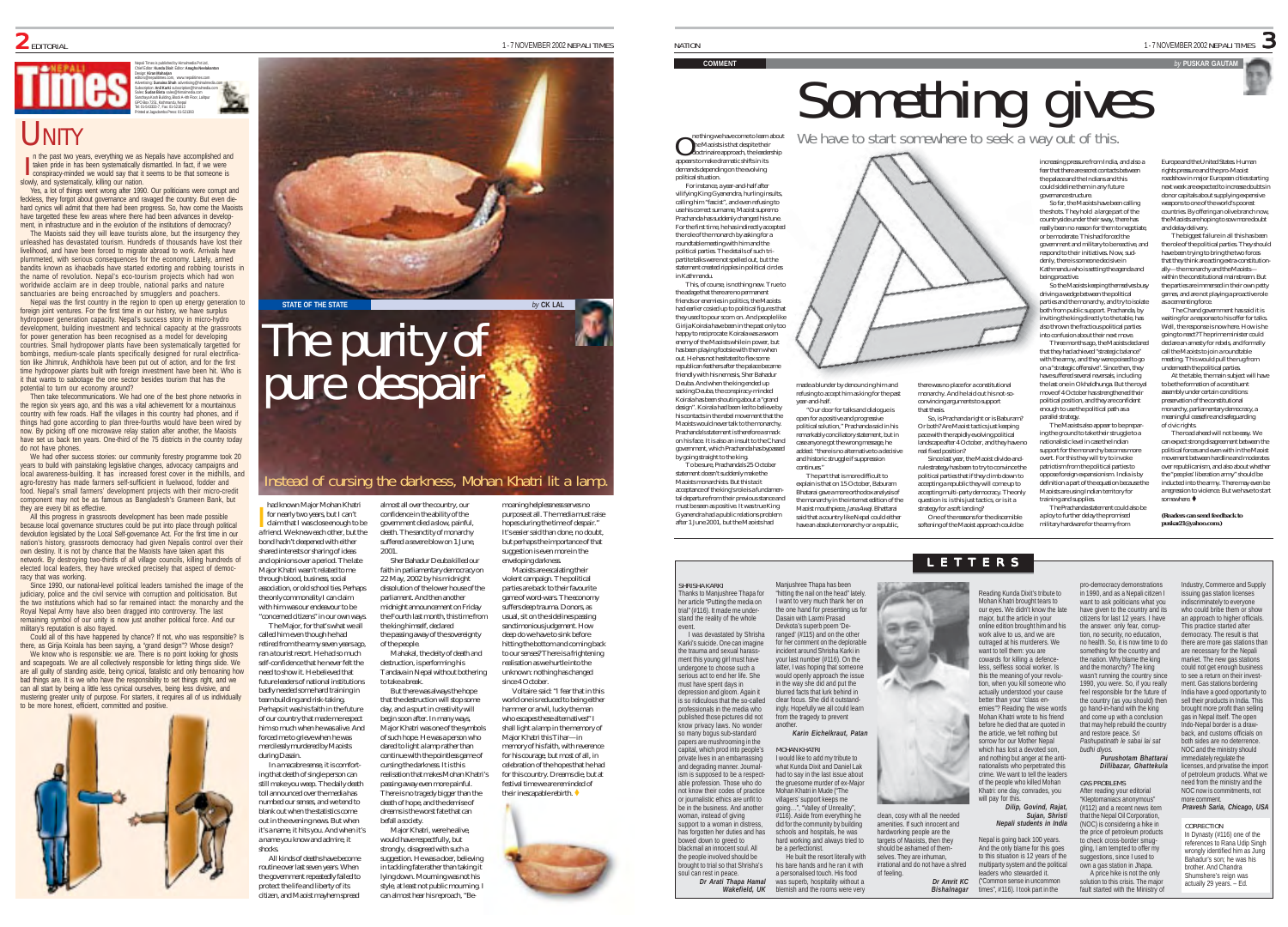# **"The house is on fire, and they are arguing about who should sleep in the master bedroom..."**

We applaud the recent anti-corruption effort. We hope that it is done according to the law, that it is non-partisan in nature. If people abuse the public trust they should be held accountable. This is not passing judgement on any of the personalities involved, but the system should sort that out. The third is on the security side, and a lot of the above cannot be done because of the security situation. The security forces have inuation. The security forces have<br>o become better at what they are doing. The object is not to kill people, but to bring them to the negotiating table, bring them back into the system. I am happy to say that the US is involved now in trying to help the military and security forces to get better. To get better also means things like civic action. The fourth plank is international and regional support. Neighbouring countries have an obvious role to play. There is a porous border with India, it has expressed concerns about the situation here. Certainly they have a very positive role to play in this. This is not going to be easy, it but at the end of the day it's Nepalis who have to be in charge of their own future. *You have publicly equated Nepalís Maoists with other militant groups like the Senderos in Peru and the Khmer Rouge. But does this insurgency actually fit into the global US war against terror?* The terrorists today are driven by a lot of reasons—religious, sectarian, ethnic, philosophical. This group here, the so-called Manists, are driven by the philosophy of ultraleft extremist Marxism coupled with a willingness to take individual lives, to use innocent victims, to destroy infrastructure in an effort to get their goal which, after all, is power. So, the link between so-called Maoist groups and other terrorist groups is the equation of tactics, the use of violence, and the goal is to attain power. Tactics used are the same. They admire the Sendero Luminoso and the Khmer Rouge one of the most horrific examples of the 20<sup>th</sup> century of violence against humanity. Now, how does this fit into our worldwide campaign? We abhor all from philosophy from the expecta-blue of the measurable the best pact of the second of the second of the controller on the controller in the controller in the controller in the controller in the controller in the controll

types of terrorist acts. The world has century. The arrogance of the people for this type of terrorism is fairly unjustifiable. People who think they have the right to impose their will through violent methods. There is no place in civilised society for that. So, the United States recognises that and it is part of our overall action against terrorism, terrorist movements. We are concerned about developments in Nepal and we are actively engaged with the government and the people of Nepal to try to terminate this insurrection. The goal of the US, the goal of Nepal, the goal of all friendly countries, is not to kill Maoists. They are all Nepalis. The goal is to bring them back to the negotiating table. *Your government has committed support to the Nepal government to fight the Maoists. But there is concern in some quarters about the delay in that assistance. What is holding things up?* Late last year, the US government undertook a policy review on our relations with Nepal. It determined that the US would help the government of Nepal face this violent terrorist, so-called Maoist,

Bandh surreal

insurgency. And there would also be economic assistance designed be able to better fulfill its primary requirement. The primary requirement of any government is to protect its citizens. Since that decision was made, we are developing new programs of assistance. This is in addition to our regular programs, and they are specifically designed to help end the insur-gency, to bring the Maoists back into the system. I am happy to report that the USAID budget, which was about \$24 million last year has been kicked up this year, to about \$34 million. Most of the new funding is for things that have relevance in getting into the root causes of violence and the insurgency. All programs that other countries, other donors do are, of course, done in conjunction with the government of Nepal. On the development side, we have the resources and are studying programs to bring goods and services to areas that may have been neglected before, basically to show that democracy and the government can deliver. On the security side, we have been able to cobble together

to go to the root of insurgency, and also to help form a security shield so the government would

significant funding, and basi-cally there is \$17 million this year to be used on the security side. This money will be spent in conjunction with the government of Nepal, the Royal Nepal Army and other security forces here. It will consist of a multifaceted package that will include equipment, supplies and training. The training will include a number of things obviously for counter-insurgency. Also it would include things like civic-military relations, public relations, human rights. We have already done programs with both the military and the police on human rights. So there would be a wide range of efforts. I am happy to report that we will not be the only ones doing this, there would be other countries as well. I would call on other countries, friends of Nepal, to bring in the programs they already have to address these counter-insurgency efforts. Some countries can offer help on the development side, some countries might be able to help on the security side. But rather than criticise Nepalis and the government of Nepal, we would ask the donors to bring something to the table.

# **HERE AND THERE** *by* **DANIEL LAK**

ALL PICS: MIN BAJRACHARYA

he day began in Dang with a litany of complaints from local people about Maoists and the security forces, both sides harassing a cowed

can't happen unless Nepalis themselves do it. Outsiders can,

population. Nothing new there then. But things got steadily more strange as time went by Just after lunch, the driver announced that

there was a Banke-Bardiya bandh and that he wouldn't be taking us back to Nepalganj from Ghorahi. He could not be persuaded with threats, money or reason. As we know, very little stops a Nepali from observing a bandh, and our driver was, well, everyman personified. Just down the road though, a different breed of jeep jockey, pockets jangling with coins and keys, racy wire-rimmed glasses, two flunkies in tow. He would brave the bandh, he said, for Rs 4,000—twice the usual daily rate. Sold.

We roared off in a cloud of bravado and dust. At the first police checkpoint, enter the surreal. The police sat at a table below a banner that read National Condom Day. Inflated latex er, balloons bounced in the breeze. Through the window, we received four packaged condoms each and—I kid you not—a brochure with colour photographs—very detailed, graphic photographs—explaining how to use them. I remembered the apocryphal tale from India of the couple who choked to death trying to swallow condoms given to them by government workers too prudish to explain where they went.



no place for such tactics in the  $21<sup>st</sup>$ 

bus.

policeman said, "I can't advise you to go or stay, it's up to you." He muttered about cars on fire further down. Odd young men whispered "don't go, it's dangerous", and "they'll target you, not the khaire". I shoved one of them away semi-violently. Just then a truck rolled up and pronounced the road ahead "clear, no problem". So off we lurched in convoy with other brave souls. The driver was all for going; his lackeys nibbled their nails nervously.

Around a corner at speed, and the jeep began leaping lopsidedly like a one-legged kangaroo, an odd howling coming from the front left-hand side. Our man drove on. To stop was to cease being a moving target. Finally, we had to shudder to a halt and we discovered massive mechanical trauma. A broken shock absorber, a fractured leaf spring and a front bumper intent on shaving the rubber from our tires. The driver grabbed a metal bar, bashed one part, pried another, and sang bhajans to a third. We rolled away more smoothly, only to have the engine conk out repeatedly as we

tried to pass the bravest bus on the road, the only

That too was fixed at a still open petrol pump where, for once, the locals didn't try to scare our

A bandh observed is a bandh indeed, even if on the wrong day.

boys. We'd passed the site of the alleged burning car by then, and it remained alleged. A figment, a lie.

The long straight stretch before Shamsherganj Armed Police camp was our drag strip to safety and Tuborgs at the Hotel Batika. The APF surely would be guarding Nepal's citizens during the bandh, doing their duty. Well, unless the APF is about to defend the country's honour in a volleyball tournament, no, no, they were not on duty. A Saturday afternoon, prealcohol, lassitude lay over the camp, and the white ball bounded back and forth with vigour. We told the lone cop on the road that there were no burning cars, no signs of trouble.

Rumbling into Nepalganj, the setting sun a deep crimson towards Kailali, we looked forward to a hero's welcome at the hotel. The bored desk clerk looked up and flashed a "namaste" before informing us that the rumour of the bandh had been false. "It's tomorrow," he said, "the whole tarai belt." Our spirits and egos sank: false courage spent for nought. But then I realised. A bandh observed is a bandh indeed. whether 24 hours early or not. This country is in the grip of a surreal fear psychosis and the authorities are doing little or nothing meaningful about it.

I nominate my rakish driver from Dang for Home Minister, Police Chief, captain of the national volleyball team. Strange times demand creative thinking.  $\bullet$ 



role to play. The human rights abuses of Maoists were being ignored way too long. Now that is changing, as the true nature of their movement is being unveiled.

*You took part in the Nepal donor contact group meeting here three weeks ago. Was there a consensus on support for Nepal?* We thank the government of the United Kingdom for putting things

*You have mentioned human* together. This was a follow-up to the London meeting. The countries represented there ranged from Nepal's neighbou raditional donors, international organisations. All of them

*rights violations by the Maoists. But there is also concern about violations by the security forces. Is this in any way affecting the level of military* **assistance?**<br>We have good rapport with the government and security forces to combat human rights abuses. recognised that Nepal was in crisis and these friendly nations and institutions had a responsibility to help Nepal. Certainly the statement that came out condemning the Maoist insurgency tactics was strong and clear. Nepal is in this situation today because of this insurgency.

*assistance?*

They understand the need to address this concern. It is not only a moral thing to do, but it is a a moral unity to do, but it is a intelligence from someone who is dead. It is a huge mistake to use tactics that make more enemies than friends. These things are hard to do. It comes down to people in the field who may be scared or angry, who are humans after all. Nevertheless when human rights are violated, people have a responsibility, nations have a responsibility to address *How much co-ordination is there between Washington and New Delhi on events here?* We have a very good dialogue with India on a variety of issues. Certainly, Nepal has been and should be one of the subjects of dialogue as it is a friend of both countries. Everybody wants to see peace return here. *But some people in Europe and the United States are arguing that providing military assist-*

that situation On the Maoists' side, other countries, institutions, NGOs, international groups who monitor human rights, have an important *ance to one of the worldís poorest countries will just prolong the conflict, and impoverish it further.* They should visit the Teaching



line is, people, society, come together to form a government for self-protection. The so-called Maoist insurgency has deliberately used tactics to target r dood tactico to target<br>innocent people, to target social educational, developmental institutions. Any state has not only the right but also the responsibility to defend itself, it has a right to ask friendly governments for help in defending itself. This is what Nepal is doing, and this is what we are

Hospital, or Bir Hospital, where the victims of Maoist insurgency come in. They should look at the type of injuries people have been subjected to. The bottom-

responding to. *What lessons can we learn from the tragedies in Cambodia and Afghanistan?*

Both Cambodian and Afghanistan have relevance here, in terms of what might happen. In Cambodia the movement was conducted by people who read the same books as Nepal's Maoists, and they had over threeand-a-half million people dead in a very short time. National<br>conocide. focused by the came genocide, focused by the same political arguments that these Maoists use. The result is that the international community is now spending massive amounts of money in Cambodia to rebuild. It is not only a question of money, it is the question of human costs. How many people killed, how this challenge. same time, there was also the

many people brutalised, how much infrastructure has to be put hack together, how many lives have had to be healed. We don't want to see that happen in Nepal. We have already seen element of that in terms of the

**B** setbacks in development brought

by the Maoists and in terms of the brutalisation of many of the victims, including the Maoists themselves. Their callous use of children, 14, 15, 16 years old. Their leaders bear the responsibility for this. And, on the Afghanistan side

we have seen a situation where anarchy has allowed groups of mischief-makers to come in. The world doesn't want to see that happen in Nepal, where anarchy could land new birds here whose nests were broken in Afghanistan. So both of those frightening analogies present lessons why the world should help Nepal meet

*You were first posted to Nepal after the democratic transition of 1990, and today there is a different kind of transition going on. How have things changed, what has remained the same?* I came in the summer of 1991 after the political change and the formation of the new government. There was a need to consolidate democracy working with the political figures, the new government and new institutions. At the

need to consolidate the economy and bring out new economic policies. nuros.<br>To ha honest, we falt that expectations were extremely high. A lot of people thought that the new system would have a

people started questioning the institutions. I think the massacre at the royal palace was another body blow to the psyche of the state, as well as the people of Nepal. On the other hand, Maoists are indulging in attacking

2002 remains in a sense the same: how do you make democracy work and how do you provide for socio-economic development for the rapidly growing number of people of Nepal.



Fully Furnished with utilities, house or aparment 2/3 bedrooms, kitichen, living, dining with adequate supply of water and telephone. Good view, quiet area. Preferred location: Rabi Bhawan/ Tahachal/Teku/Kalimati. Contact: Shrihar 521128/546857 or Vinay 981024192. No Brokers.



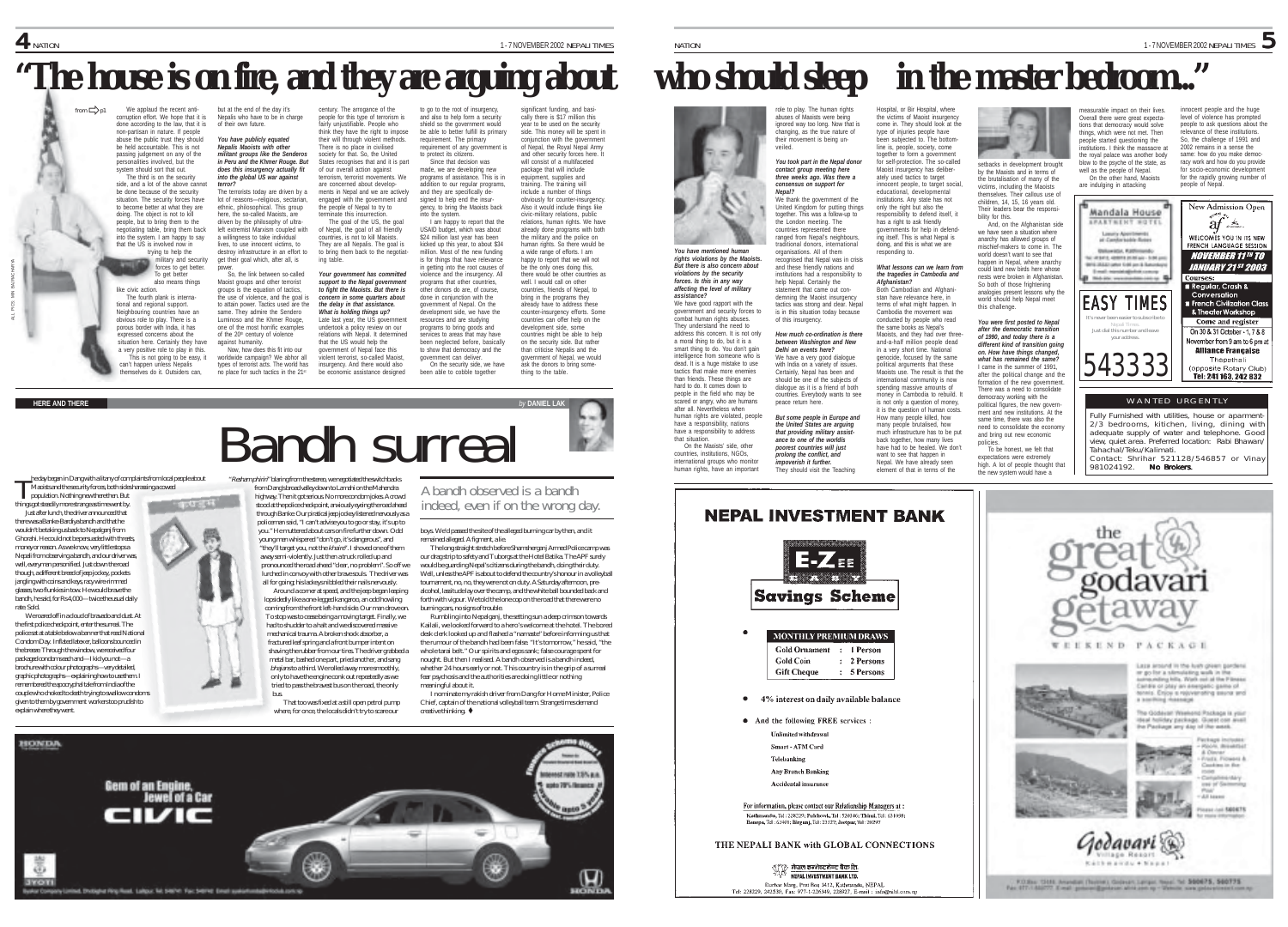### ith the vapours of the political fluidity of the th the vapours of the<br>political fluidity of the<br>1950s billowing over us again, it would be in order to dip deeper into those turbulent years. The seeds of instability built into the 1950 Delhi Compromise took little time in sprouting. The Kangresis' acceptance of the ceasefire was a clear recognition of the power of the other two parties, the palace and the Ranas. To shield Congress ministers adopted a hard line in the cabinet. This complicated an unnatural alliance. A fellow Kangresi minister advised a distraught BP Koirala that he could become premier of an allcommoner government if the party quit the Rana-led coalition. BP heeded that counsel, paving the way for Matrika Prasad Koirala's rise. The Kangresi minister retained his job. Internal bickering led to MP's

themselves from allegations of a sell-out from the rank and file,

**An editor at large** hree weeks after actress Shrisha Karki's suicide, Jana Aastha's editor has been charged with murder for causing T

Kishore Shrestha is still at large. He her death by publishing a nude photograph of her in his paper on 9 October. Shrestha claims, now, that he is suffering political persecution in this case.

Speaking from an unknown location to a radio station in Pokhara on October 25, he accused the film artists leading the campaign against him of trying to frame him, just as in Panchayat times Narayan Man Bijukchhe was framed for the death of Karna Hyoju. He said that he did not blackmail Karki and he regretted her death. (See also Shrestha's comment on p 12.) But might be printed as well."

is representing these cases. royalist cliques accused in these murders. Kishore Shrestha



member Krishna Sen's death in police custody. He surely earned powerful enemies in doing so. Speaking informally about the Karki case, journalists have voiced misgivings about the film artists' motives: why, ask journalists, are these film artists so upset at Karki's death when they refused to join the widespread protest against singer Praveen Gurung's death

expulsion from the Nepali Congress and subsequent resignation as head

> exposing a fundamental lack of compunction, he also said he had similar pictures of other film artists, and conveyed a veiled threat to them: "A few actors and actresses are engaging in a politics of crowds because they are afraid that pictures of themselves August 2000? Are royalist film artists using this opportunity to punish Shrestha for his antiroyalist politics? Are they supporting a 'grand design' to curtail democratic liberties?

of government. Meanwhile, an advisory council enforced a Special Emergency Powers Act that vested greater political powers in the palace.

Predictably, Kangresis and their allies began warning of threats to the hard-won gains of 1951, but were too busy squabbling to do anything about it. Deteriorating law and order triggered by labour and agrarian unrest, among other things, led the palace to reconstitute the government. Since there was no way

None of this will serve him well in his trial. Or trials. In addition to the murder charge, film artists have filed a public offence case against him, and are proceeding with defamation charges for the story that accompanied Karki's photograph. Noted women's rights advocate Shanta Thapaliya No doubt, there is politics involved in this matter. Shrestha is a left-leaning journalist who in Panchayat times wrote on the murders of two girls in what was known as the 'Namita and Sunita' scandal: he won no favour from

against Shrestha, although their delay in responding says much. Media organisations have struck a cautious balance. The Nepal breaching journalistic ethics, and has demanded an apology and explanation. But, apparently dissatisfied with existing legal

Of course there's politics in the Shrisha Karki case, but there's also the question of journalistic ethics.

○○○○○○○○○○○○ ○○○○○○○○○○○○○○○○○○○○○○○○○○○○○○○○○○○○○○○○○○○○○○○○○○○

More recently, he publicised Maoist politburo protest when lawful means were available,

Such mistrust made it difficult for even those who strongly condemn Shrestha's action to join hands with the film artists. Progressive and centrist women's groups have spoken out Press Council has condemned the editor for

avenues, Chairperson Harihar Birahi has asked for a special commission to be formed on the matter. The Federation of Nepalese Journalists has similarly asked Shrestha to offer a public clarification, and has said it will take action against him and other journalists involved in this case. Yet the Federation has also come down against the film artists for attacking Jana Aastha's office, for opting for unlawful means of

political motives. dismissed accusations of their political motives, and they have expressed dissatisfaction at the police's slowness to act on this case. Former

Yesterday once more more

○○○○○○○○○○○○○○○○○○○○○○○○○○○○○○○○○○○○○○○○○○○○○○○○○○○○

reorganise the army, palace bureaucracy and central secretariat provoked the wrath of the royals. After 110 days in office, Singh was sacked in November 1957. By this time, the Nepali Congress, Rastriya Congress and the communists were demanding an election to the constituent assembly while the Praja Parishad stood in favour of a sovereign parliament. After concluding that the palace was in no mood for a constituent assembly, the Nepali Congress national committee session in Birganj said an election for a new government was vital to remove the reactiona ies that stood between the king and the democratic forces. After another spell of direct royal rule, the king appointed Subarna Sumshere to hold the elections the following year. The Nepali Congress won 74 of the 109 Lower House seats. The rest is history, tragedy, geo-strategy or whatever you choose to call it. You can spend as long as you want trying to figure out who has stepped into whose shoes today. The omens are not good, especially with Rastriya Prajatantra Party president Surya Bahadur Thapa having extended only personal congratulations to party colleague Prime Minister Lokendra Bahadur Chand. More apocalyptic, though, is the failure of successive all-party meetings to demand the restoration of the Sher Bahadur Deuba government even as a theoretical  $ointion$  $\triangle$ 

launched a civil disobedience movement to press its demand for civil liberty, independent judiciary, early elections and steps to control inflation. MP's government was defeated in an assembly vote on a budget grant and resigned. After a spell of direct rule, the king appointed Acharya as premier on 27 January, 1956. MP's decision to oust Acharya from the Home Ministry but retain him as ministe without portfolio had bolstered his standing. His joining hands with the banned communists in a United Front fortified his position. (He returned the favour by lifting that ban.) Acharya, whose pleas fo homogeneity in the cabinet were rebuffed by the palace, stepped down on 13 July the following year. KI Singh's appointment as premier produced another realignment of forces. None of the parties were willing to join his team. The Praja Parishad, Nepali Congress and Rastriya Congress formed a Democratic Front and demanded early elections. They couldn't agree on whether it should be for a constituent assembly or parliament. The communists joined the three parties without becoming a formal part of the alliance. The elections scheduled for October 1958 were postponed till the following February. The royal proclamation did not specify whether they were to be for a constituent assembly or parliament. KI Singh's efforts to

of gauging the strength of the parties, leaders were asked to join the cabinet in their personal capacity. A condition the Kangresis rejected. While the parties were busy negotiating a common minimum programme, MP was reappointed prime minister, with the backing of the Rastriya Praja Party he had recently founded. After the party's decimation in the Kathmandu municipal board election, the Nepali Congress, Tanka Prasad Acharya's Praja Parishad and Dilli Raman Regmi's Rastriya Congress formed a Democratic League and began questioning the legitimacy of MP's government. The wily premier had another card up his sleeves. He approached each party in the League separately with offers for sharing power. The Nepali Congress took the bait and submitted four names. MP promptly withdrew his offer. The result: the Kangresis were neither with the League nor the government. MP resigned on 17 February, 1954 to be appointed the head of a national cabinet the following day. The Nepali Congress, riled by the ostracism, and the communists, under ban, refused to accept the legitimacy of the government. A 106-member advisory assembly set up to familiarise its members with parliamentary practices became increasingly assertive. MP sought to fortify his domestic flank by trying to form a "homogenous" cabinet, but failed. The Nepali Congress

Sub-Inspector of Police Uddav Bhandari has admitted to shooting Karki's nude photograph to the BBC Nepal Service from London. Taking a high moral tone, he claimed to have paid a film industry go-between Rs 8,000 to bring Karki to his house for sex; once the actress was there, he forcibly took her nude pictures in order to scare her into stopping prostitution. He did not blackmail the actress; it was his intention, he said, to clean up the film industry. Speaking to Kantipur, Kathmandu's DIG Amar Singh Shah dismissed Bhandari's claims: "This is the product of a criminal

and for trying to discredit the entire media. Speaking at the Reporter's Club, the Federation's President Taranath Dahal has mind-frame, which Bhandari is trying to conceal by talking big." Yet the fact remains that neither Bhandari nor Shrestha have been apprehended. Is there politics involved in this

in a car accident, allegedly by Prince Paras, in said that no one should support a conspiracy to use one journalist's mistake to curtail press freedom. The film artists' decision to appeal directly to the king in this case has not allayed widespread suspicions of their For their part, the film artists have

Shrisha Karki

case? Isn't there always? Still, the central issue is not politics, it is journalistic ethics. Shrestha is masquerading as a political martyr when he is accused of having hounded a woman to death. As journalist Gunaraj Luitel has written, he has now sullied his earlier admirable contributions. His politics cannot exonerate the criminality of his actions now.

Speaking to a radio station in Pokhara, Shrestha stated, "I will not come out to normalise an irregular process. I will remain underground for a few days yet." He is, of course, not underground.

Underground is what political activists can be. Shrestha is what accused criminals are: he is at large.

# **BIZ NEWS**

companies.

on alliance between Federal Express and Fedex it Everest de Cargo last week heralded the launch

of an outbound service for documents and packages from Nepal to the world. The company announced "significant improvements" in its inbound services into Nepal. Hamdi Osmani, Fedex's regional vice president for the subconti--9 nent and the Middle East said: "Our aim is to get

even closer to the customers who require high-quality, international express transportation services."

Fedex is eyeing Nepal's carpets, garments and handicraft exports as well as the business of commercial outfits and development projects. Everest de Cargo was formed in 1984 and is now a leading market player in Nepal and is a member of the Everest group of

Darjeeling tea patent<br>India is preparing the paperwork to patent Darjeeling tea so that

multinational companies cannot use the name without paying a royalty. In much the same way as sparkling wine from the Campagne region of France is called "champagne", Darjeeling can only be used if it is tea from the region of India's West Bengal state bordering Nepal.

The Indian Tea Board's patent proposals are currently being studied by the commerce ministry in Delhi, which has expressed concern that some countries were selling their teas as Darjeeling in absence of a patent right.

"The Tea Board has decided to patent the brand Darjeeling tea,"" West Bengal Industry Minister Nirupam Sen told rediff.com. "The lack of a patent for Darjeeling tea currently allows any tea from any garden to be sold as Darjeeling tea." India could theoretically demand royalty for selling tea under the brand name Darjeeling tea once it wins the patent. The Indian tea industry has set an export target of 205 million kg this year.

Ex-Gurkhas to guard QE2<br>Britain's two biggest cruise companies are using undercover ex-Gurkhas to protect their liners against terrorist attacks, according to a report in the Daily Mirror. The ex-soldiers from Nepal are already on board Cunard's flagship QE2 and P&O's prestigious Oriana. Nearly a million UK passengers will be taking cruises this year, and there are fears of airline-type terrorist attacks on cruiseliners. These fears were heightened after boat bombs on a French tanker and a US warship early this year. Ex-Gurkhas already guard Malaysian and Singaporean cruise ships in the Malacca Straits and casino ships in Macau. (see Nepali Times #91). Cunard and P&O refused to discuss security arrangements. But a P&O insider said: "The special security people are dressed as crew and are on duty round the clock."

# Nepali worker dies in Malaysia

# some of them were Nepalis, according to reports from Ipoh in Malaysia's west coast

**•**<br>A Nepali worker in a rubber glove factory was killed when the ceiling<br>of the factory collapsed last week. Thirty-two others were injured, and

•<br>Nepal Tourism Board (NTB) has been selected to receive the PATA/ NTB gets Vasco de Gama Award Business Traveller Germany Vasco da Gama Award as the Company of the Year 2003. The award is given to a member organisation of the Pacific Area Travel Assosication (PATA). "The committee wishes to recognise the outstanding work the Nepal Tourism Board has carried out over many years in the promotion and development of travel and tourism to the PATA region from Europe and the positive actions the Board has undertaken to face the hard times the industry has been recently confronted with," the jury said. The award will be presented at the international tourism fair in Berlin in March 2003. "This Award has further encouraged us to work even harder towards achieving our goals and objectives," says NTB chief, Pradeep Raj Pandey..

○○○○○○○○○○○○○○○ ○○○○○○○○○○○○○○○○○○ Can a garbage dump be turned into a park? That is exactly what

**STARE STATION** 

Standard Chartered Bank Nepal with the United Nations Women's

# Green and blue bank

Organisation (UNWO) have set out to do at Lamochaur Community Park at Dhobighat. The community in the area has been encouraged to participate to set up and manage a park as well as organise waste management. The bank itself practices what it preaches, and launched its "Clean and Green Week" to undertake initiatives in

conserving nature by conserving paper, fuel and electricity. Staff work in their personal vehicles took the initiative of sharing vehicles. This was done with the objective of saving fuel and reducing pollution with fewer vehicles plying the road. This is besides the help the bank has provided local schools with computer equipment. At a function in Lamochaur, Standard Charter Nepal CEO Rajeev Kulkarni said: "It is important to leave a clean and green environment to future generations, and help children play an active role in achieving this." Participants in the program included housewives, children of the community, UNWO members and staff of the bank. Bishnu Thakali of the Women Environment Preservation Committee (WEPCO) gave an interesting demonstration on Household Solid Waste Management.

BHAGIRATH YOGI . . . . . **ight months after the renewally continent**<br>
of the Nepal-India Trade<br>
Treaty. Nepali manufacturer Treaty, Nepali manufacturers say that although they still face hassles the bigger problem is to fulfil new annual quotas for exports. While renewing the 1996 treaty, India slapped a quota on four Nepali products: vegetable affecting Nepali traders: quarantine checking for Nepal's agri-exports, quota restrictions for certain items, an anti-dumping duty, and a four percent Special Additional Duty

ECONOMY 1-7 NOVEMBER 2002 NEPALI TIMES

ghiu, acrylic yarn, copper products and zinc oxide saying exporters were using the treaty to dump these products on the Indian market and this was adversely affecting India's "Though the export of vegetable ghiu has resumed, we are still worried that we may not be able to hit the quota allocated for us this year," said Atmaram Murarka, President of the Nepal Vegetable Chee and Oil Industries Association. Because of cross-border bureaucratic hassles with quarantine laws and new taxes, it has (SAD) in this year's Indian budget. In addition, the West Bengal state government imposed a 20 percent "luxury tax" on Nepali tea and vegetable ghiu. Likewise, a 40 percent anti-dumping duty was imposed on acrylic yarn and zinc oxide exported from Nepal. "The 1996 Trade Treaty between Nepal and India was a preferential one giving lots of facilities for Nepalese exporters," says Krishna Hari Banskota, director general at the Department of Commerce. Nepali traders have been lobbying with both governments to have some of

domestic market.

× 15.50 **Die Fort** 

ers have so far exported only one-

ghiu, which is 100,000 tonnes for this year. And there is only four months to go.

Inter-Governmental Committee (IGC) held in New Delhi in August had reached agreement on addressing procedural hassles while implementing the treaty. "We had reached understanding on 22 different agenda items during the IGC meeting," said Purushottam Ojha, joint secretary at the Ministry of Industry, Commerce and Supplies. "There has been progress." During the IGC meeting, the Nepali side had requested the Indians to reconsider some clause that they said were negatively

taken time for exports to return to optimum levels. Nepali manufacturfourth of the allocated quota of the The secretary level talks of the the new conditions removed. Indian officials at the IGC meeting considered these concerns positively, according to Nagma Mallick, first secretary for commerce at the Indian Embassy in Kathmandu. She added: "India has

Empty tracks at the



Indian Commerce secretary Deepak Chatterjee was in Kathmandu this week to take part in the 11th<br>meeting of the Committee on Economic Cooperation of SAARC. In an interview with Nepali Times,<br>Chatteriee addressed some of Nep

**Birganj dry port:** "It will be operational soon, as both the countries are in the final stage of concluding a railways agreement. Everything ha been resolved except customs procedures.

**Post-WTO trade scenario:** "India will consider Nepal's concerns, **t** within the framework of the World Trade Organisation (WTO) rules. member of the working party on Nepal, we will fully support Nepal's accession to WTO. Nepal joining the WTO won't affect the bilateral tradecostor to WTO. Nepal joining the WTO won't affect the bilateral tradecostor treaty between Nepal and India as well as the proposed regional treaty like SAFTA."

**Indian investment in Nepal:** "More than political instability, prospe investors look at issues like tax structure, duty drawback, personnel human resource development. And some of the problems faced by joint venture companies here don't send a good message."

**Routing ghiu exports through India's central marketting: "Earliers"** they (Nepali exporters) were making a killing. You have to be satisfied with substantial profits, you can't always think you can make a killing



Birganj container port.



New trade winds

Indo-Nepal trade is becoming more hassle-free, as both sides try to remove bottlenecks. ○○○○○○○○○○○○○○○○○○○○○○○○○○○○○○○○○○○○○○○○○○ ○○○○○○○○○○

already addressed a number of issues raised by the Nepali side in the last two months." New Delhi has promised to set up three more quarantine check posts at Sunauli, Jogbani and Banbasa by November in addition to the three others already set up at Rupaidiha, Raxaul and Panitanki so that Nepali agricultural exports would not encounter delays. Nepal currently exports up to Rs 5 billion worth of imports. "While Nepal accepts self certification from Japanese and Korean automobile manufacturers, Indian cars need agency certification even if they are Furo II." Mallick told us. Rajendra Khetan of FNCCI is convinced there are no major problems left. The only thing still in need of resolution, he says, is the much-delayed railway container port at Birganj which was com-

agricultural products to India every year. India has also agreed in principle to waive SAD, antidumping and luxury taxes as well as to raise the quota ceiling for conner products by 2,500 tons. "We have full commitment to give support to pleted two years ago and is still not operational. "India should consider Nepal's request to expedite the Birganj port as soon as possible, and we must also consider their concern about Indian car imports in good faith," Khetan said.

Nepal," Indian Commerce Secretary, Deepak Chatterjee, told us this week. It's not just the Nepalis who

have gripes. India has raised concerns that Nepal is not offering equal treatment for Indian car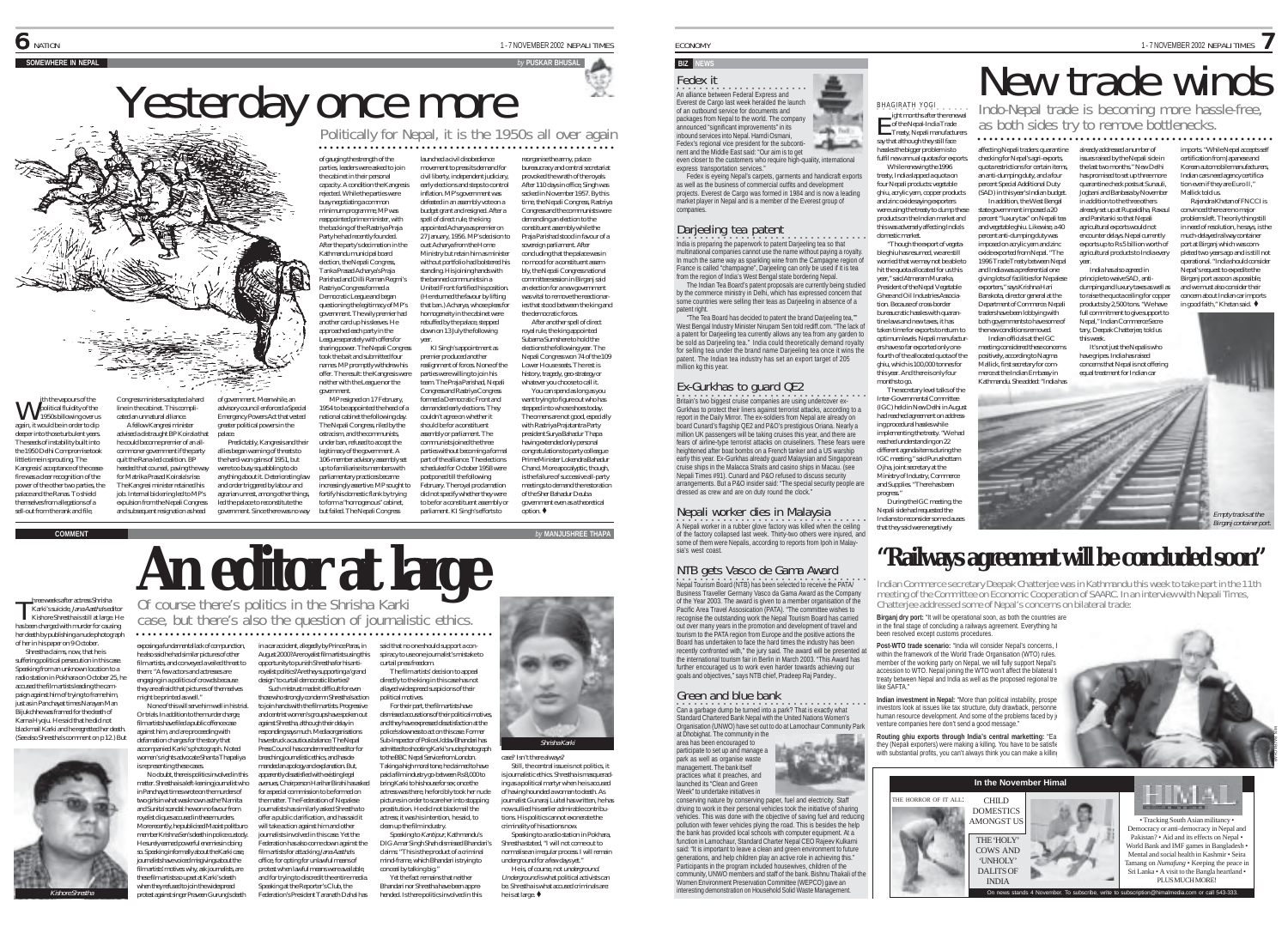

Surendra Lawoti is fascinated by light, colour and space. The 30-yearold photography graduate from Columbia College Chicago uses these elements to document the immigrant experience of some of the 500

Nepalis living in Chicago and its suburbs. Surendra, who moved to the US in 1994, has been photographing the Nepali community in Chicago for the past two years, since the Chicago

in the Year 2000 program first commissioned him to do so. His work got a boost this year when he won grants from Chicago's Community Arts Assistantship Program and a Chicago Art Council grant. "In a way, this project is a reflection of my own experience as a young Nepali finding his way in this city," Surendra told us.

These photographs were recently exhibited at the NAFA Art Gallery. Surendra currently works with the photography department of Columbia College and teaches visual art classes to underprivileged high schoolers.



# "Rahul"

12-year-old Rahul stands strong and proud on a misty Chicago evening. An avid hip-hop enthusiast, Rahul can rap in Nepali and is always happy to entertain friends.



# "Shiva" 2001

The living room of Rajesh Tuladhar and his family is filled with religious posters, Nepali<br>handicrafts and other icons. At one end of the room, posters of Britney Spears, N'Sync<br>and other teenage pop stars adorn the walls. is the youngest in the family.



# "Suntan"

A workaday closet is turned into a religious altar in the home of Shrawan and his family.

Prasoon takes in sun on the roof of the 'Ruby', a rented boathouse moored on the Illinois river. A two-hour drive from Chicago, the riverbank is a popular getaway for urban Chicago dwellers.



# "Neha"

As preparations for the ceremony take place, Neha leans on a limousine rented for family member Vivek's wedding.



"Dhiraj" Dhiraj, suitcases packed and ticket in hand, is about to head to the airport to fly to Nepal, where he will visit family and friends he hasn't seen for six years.



# "Thanksgiving"

Served with dal bhat, the traditional turkey is a must even for Nepalis at the all-American Thanksgiving festival started when the Puritans to thank Native Americans for their help.



"Sony" Vivek is welcomed by the mother of his South Indian NRI bride Teja at the entrance of a Hindu temple where the marriage ceremony will take place.

assessed The<br> **Source British**<br> **Source British**<br> **Contract Council** 

# **Tella Tale**

The British Council Short Story Competition

# And the winners are...

# Age Categories  $(15-18)$

| tion Held Name |               |
|----------------|---------------|
|                | Kamesh Reg    |
| nd             | Pradipta SJI  |
| ł.             | 1. Sneh Rajb  |
|                | 2. Trishna R: |

 $P_{0}$ 

Firs Sec

Thir

First

### **Story Title** Droome The Naked Truth Life Left Lifeless My Bundle of Joy

Age Categories  $(18-35)$ 

Rana

ndari

**Position Held Name Ranjan Adjes** Second Geetaniali A Lama **Third** 2. Suiata Tuladhar

**Story Title** The Marriage of Ram Kumar's Son Kanchhi's Tale 1. Nayantara Kakshapati Up the Drains of Kathmandu Twist of Fate



Tel 410798 Fax 410545 Email: sangha.bhattarai@britishcouncil.org.np<br>www.britishcouncil.org/nepal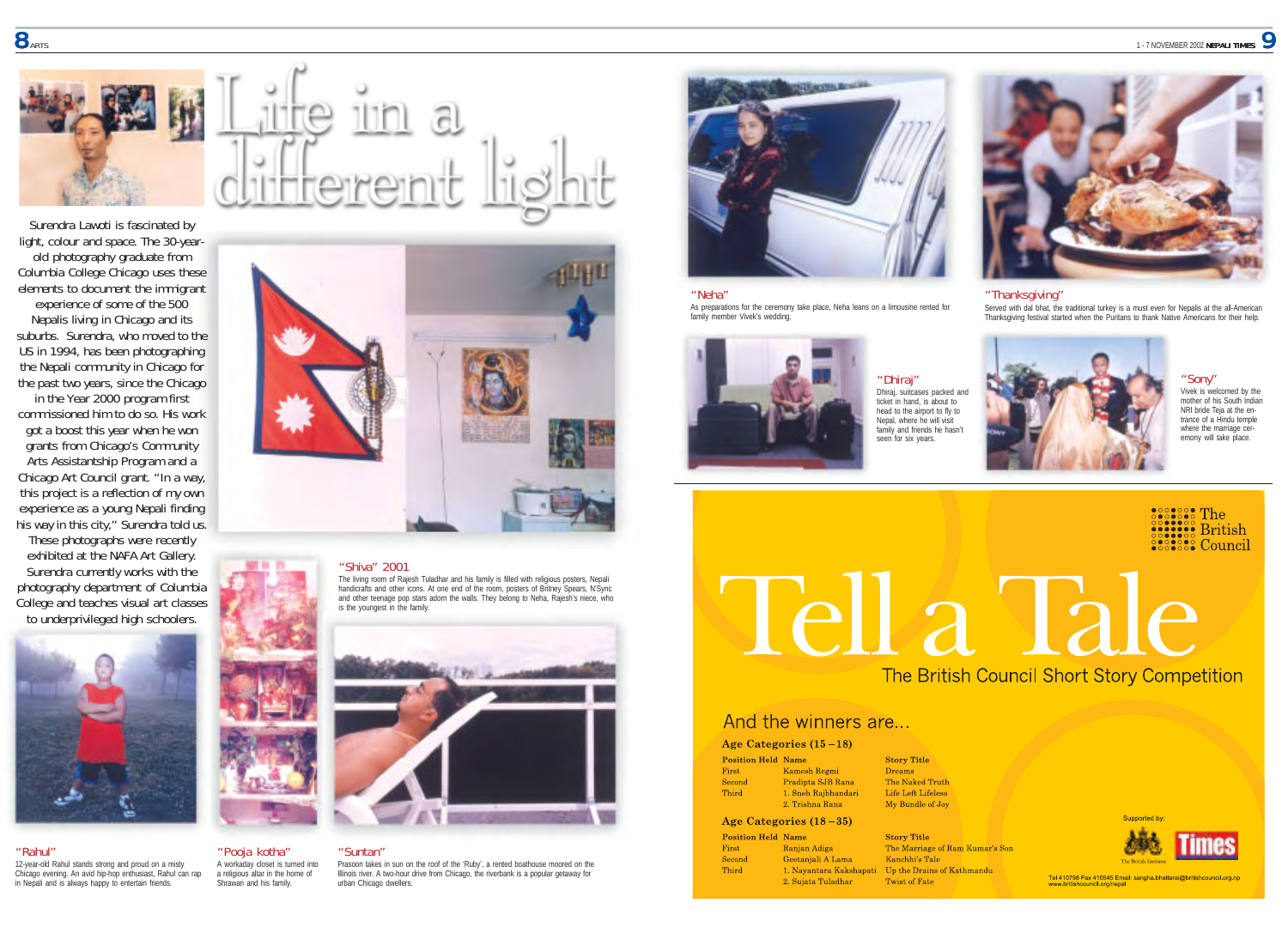$\mathcal{P}_{12}$ 

But neither expanded peacekeeping

# **Crisis of legitimacy**

himself, are controlled by a small

dominated by Minister of Defence Marshall Fahim.

clique of Tajiks exerts inordinate influence in the government. This understates the government's

east, together with Shi'a Muslim

Afghanistan's population. Neither

Karzai's councils. Many Uzbeks,

excluded. Every politically active

- 50

county the press, you mig<br>conclude that all Harmid Reading the press, you might<br>Reading that all Harmid<br>Karzai, Afghanistan's chief, needs to pacify his country is an expanded international peacekeeping nor efficiently delivered aid will achieve their desired ends until the Afghan public accepts Karzai's government as fairly representing its interests. It does soon brought it down. Something similar is occurring in Afghanistan. If the causes of this development are not addressed, Karzai's government will inevitably collapse, and with it the international process that began a year ago. Why do Afghans perceive as illegitimate a government put in place by an

Afghanistan's trunk highways is the most recent measure to speed up development assistance. The international security force, staffed mainly by Turks, is being upgraded and its mandate extended to the entire country. When Paul Wolfowitz, the US Deputy Secretary of Defence, announced this, it repre-

Unless the international community helps Karzai work independently, the last year's efforts may come to naught.

# ○○○○ ○○○○○○○○○○○○○○○○○○○○○○○○○○○○○○

group of powerful men associated with the former Northern Alliance and Foreign commentators agree that a exclusiveness. Many key figures are<br>from a handful of villages in just one from a handful of villages in just one valley, the Panjshir. Pashtuns living in the strategically important south and Hezaras, constitute some two-thirds of group feels adequately represented in Turkmens, and even some Tajiks, feel person in the country understands the reality of this power grab. They know Karzai's government. The only way to resist these threats is to address the imbalance of power at the top of the regime and within ministries that is gradually robbing Karzai's government of legitimacy. That Karzai is decent and well intentioned does not alleviate his problem, which he is incapable of addressing alone. The solution must be to use firmness backed, if necessary, by military strength, to enable Karzai to face down Marshall Fahim. Now that the international peacekeeping force is to operate nationally, Marshall Fahim must be told to lift his stranglehold on Kabul. With aid beginning to flow, Karzai must be told that its continuation is contingent on his bringing prominent Pashtuns and Hezaras into the inner circles of government.

that Fahim used the Loya Jirga to promote Karzai, a Pashtun, because he was malleable and without independent forces of his own. Marshall Fahim's army, the country's largest, sits in garrisons ringing Kabul. They are frustrated at the international community's blindness to their fate. This frustration, and Fahim's efforts to suppress it, lies at the heart of many of the recent bloody events blamed on Taleban die-hards, uncooperative local warlords, and al-Qaeda. Many dissenting Pashtuns did most months, Afghanistan will be on its way to another round of bloody conflict.  $\blacklozenge$  (Project Syndicate)

promised peace and order. Many warlords are carrying on their struggle, often with foreign (and even American) backing. Al-Qaeda, *University.)*

### Karzai's government, and Karzai too, has an interest in crippling

The US and UN actions are based on a naïve hope that Karzai's legitimacy problem can be "finessed". They are misjudging the seriousness of the situation. Without quick action, Karzai will not survive. The next government would likely be anti-UN, anti-western anti-American, and anti-secular, and form its political and strategic alliances accordingly. Or, a new government may not emerge at all. Unless decisive measures are taken within weeks, at

back the Taleban, mostly because it *(S Frederick Starr is director of the Central Asia-Caucasus Institute, SAIS, Johns Hopkins*

•<br>COLOMBO - Political squabbling between Sri Lankan Prime Minister Ranil Wickremesinghe and President Chandrika Kumaratunga is feeding fears of instability, but analysts say it is unlikely to undercut peace talks with Tamil rebels that entered their second round yesterday. Some say the latest tensions in the fragile cohabitation between rivals Kumaratunga and Wickremesinghe may in a way help the peace process by creating a release valve for opposition to it, as nonviolent, democratic discussion.

Sri Lanka peace talks on track

Kumaratunga has maintained that the government led by Wickremesinghe's United National Party (UNP) has been giving in too much, too quickly to the LTTE. Still, "all this talk of polls won't affect peace, because remember there has been a ceasefire since December that is continuing without any major problems," said Jehan Perera, media director at the National Peace Council, a Norwegian-funded peace promoter. Last week, the rivalry between Kumaratunga and Wickremesinghe led to talk that the UNP may seek fresh polls to strengthen its fragile majority in the legislature and deal with Kumaratunga's challenges.

 $\frac{1}{1}$  - 7 NOVEMBER 2002 NEPALI TIMES 1

As the Sri Lankan government prepared for the talks in Nakhon Pathom outside Bangkok, Kumaratunga urged an end to bitter differences between political parties. But she also pointed to

ceasefire violations that she says are hurting Sinhalese and Muslims. Kumaratunga said that learning from the five previous attempts to solve Sri Lanka's war, "the absence of war is not peace. It has proved to be only a period of respite for further continuation of war." On 23

October, Kumaratunga snubbed visiting Norwegian Deputy Foreign Minister Vidar Helgessen, saying she had

other engagements. At the first round of Norwegian-mediated talks in September, chief Tiger negotiator Anton Balasingham said the rebels had scaled down their demand for a separate state to

the Tamils. The new talks will focus on three key issues. The government and rebel sides are expected to create a Joint Task Force (JTF) for humanitarian and reconstruction activities in the north and east. Its creation is also key to a donors' summit for Sri Lanka to be held in Norway on 25 November. The other issues are the resettlement of displaced persons and strengthening the

OENEVA- This year China is tipped to win the lion's share of the global foreign direct investment (FDI) flow even in the face of a 27 percent reduction from last year predicts a forecast from the United Nations Conference on Trade and Development (UNCTAD). FDI inflow for the giant Asian economy is likely to break the record with \$50 billion, surpassing the United States. The report attributes China's success to economic liberalisation, industrial restructuring and accession to the WTO late last year. Medium- and high-tech manufacturing industries and services have been earmarked for FDI according to UNCTAD numbers. The movement of such investment is expected to decline for Hong Kong, South Korea, Thailand and Taiwan. *(IPS)*



# **ODELBOURNE – Plans to resume training Indonesia's feared special** Alliances of terror

*by* YEVGENCY PRIMAKOV

against bandits who continue attacks as the negotiations ensue. Part of the federal forces must remain in Chechnya during peace talks, also to strengthen the hand of Chechens who choose to negotiate and are prepared to ensure the security of their settlements. But Russia's troops should not conduct the peace talks, as happened after the first Chechen campaign (1994-1996). The peace that ensued then was merely an armed truce. A representative of President Putin must oversee everything in Chechnya: economic development, military action, efforts to alleviate the suffering of Chechens. They should assume control of Defence Ministry units, Interior Ministry troops, FSB agencies and local administrations. Chechnya could be a special presidential area through negotiations, until local Chechen authorities establish their ability to enforce the rule of law. A single command accountable directly to Putin would rule out uncoordinated actions, improve discipline, strengthen the responsibility of those dealing with Chechnya, and diminish the carelessness with Chechen civilian lives of some Russian commanders. International solidarity must not just mean Russia supporting America in Afghanistan, but also the US and the west backing Russia in its counter-terrorist struggle. And Russians must see that Chechnya requires a political solution.  $\blacklozenge$ (Project Syndicate) *(Yevgeny Primakov is a former prime minister of Russia.)*

The Chechen rebels must be quelled with talks and military monitoring.

won't ever consider putting their authority up for a vote, they alone have the ability to deliver peace, if not democracy. If maintaining their authority and local autonomy is required to end, or at least limit, the slaughter, Russia should agree. Some rebels want negotiations as time to regroup and resupply themselves. The global war on terrorism has made it difficult for them to secure financial and material support. Afghanistan is no longer a training and supply base; Saudi Arabia and Turkey strictly control citizens who once helped Chechen separatists. Even Georgia restricts Chechen activity, though not as much as Russia would like. A year ago, President Putin offered negotiations between his representative and an envoy of Aslan Maskhadov, the Chechen warlord who was voted president in internationally supervised elections in 1997. That initiative collapsed when the Chechens were ordered to surrender their weapons within 72 hours. But Putin wasn't demanding an immediate surrender—he was asking them to ponder the good that might come from negotiations if they did so. Such clumsy diplomacy shouldn't stop talks from getting underway. But a ceasefire is needed as the first step, to be followed by the Chechens publicly dissociating themselves from terrorist acts such as the Moscow slaughter. Anything less would be unacceptable to ordinary Russians traumatised by the dead hostages in Moscow. Negotiations also cannot rule out Russian military operations

○○○○○○○○○○○○○○○○○○○○○○○○○○○○○○○○○ ○○○○○○○○○○○○○○○○○○○

Politics and rebellion

he horrific death toll in Moscow last week confirms The horrific death toll in<br>Moscow last week confir<br>Russia's struggle against Chechen rebels as a distinct front in global war on terror. Chechnya should remain part of the Russian Federation, but more than military means are needed for that. Russian federal forces liver devastating blows on Chechen insurgents but the resistance is never crushed as is also proven by the numerous successful raids on Russian troops in and around Chechnya. Russia's military commanders could plan better, but they aren't solely to blame. The Chechen rebellion began in politics and it can only end through a political understanding. The first step is to separate peaceful Chechens from the rebels. Russia failed to do this at the insurrection's onset, because the bandits resided with civilians, and many civilian deaths ensued when Russian forces attacked the rebels head-on. Russian federal forces are trying to separate common people from the bandits by entrusting selfgovernment and security in Chechen settlements to Chechens. But most peaceful ones have not turned their backs on the bandits, because the bandits hunt down those who collaborate with Russian authorities. And many fear Russian officials more than the bandits. For the transfer of executive authority to Chechen self-governments to succeed, Chechen rebel commanders must be brought into the talks. Often clan leaders who

forces troops, Kopassus, in Australia was announced by Defence Minister Robert Hill on state TV in the wake of the Bali bombings as "Indonesia's most effective response to terrorism". Analysts see the move as risky and short-sighted, as the troops have a tarnished human rights record. Rob Wesley-Smith of Australians for a Free East Timor said, "East Timor activists have known since 1975 that the Indonesian military were the masters of terror. The worst were Kopassus commandos." Australia suspended training Kopassus after the 1999 East Timor violence carried out by Indonesian army-sponsored militia. Activists are also asking whether the Indonesian military should be on the list of suspects of the Bali bombings alongside Indonesian-based Jemaah Islamiyah and the al-Qaeda. *(IPS)*

# Doing the Kyoto shuffle

○○○○○○○○○○○○○○○○○○○○○○○○○ ○○○○○○○○ NEW DELHI – The EU was furious Monday that the first draft of the Delhi Declaration, expected to be issued at the end of a UN conference on climate change here, does not even mention the 1997 Kyoto Protocol that binds industrialised countries to cutting greenhouse gas emissions. Thomas Becker, EU representative at the conference said the draft does not lay the ground for what happens to developed countries's commitments when the first commitment period ends. The EU was also not pleased with attempts to link climate change with sustainable development, as suggested by many developing countries. Meanwhile the US government's antipathy to the Kyoto Protocol came through clearly when chief US negotiator Harlan Watson reaffirmed his country's inability last Friday to ratify the Kyoto Protocol, saying it would mean a 35 percent reduction in economic growth and have significant consequences for other countries as well. Instead, the US team dwelt at length on bilateral partnerships *(IPS)*

Washington DC - A new wave of bleaching has swept coral reefs Bleached reefs worldwide with scientists linking the events to climate change. Over 400 cases of bleaching, a phenomenon linked with increased seawater temperatures which can damage and even result in the death of a reef, have been documented by researchers so far this year. The majority of bleaching records are from the Great Barrier Reef in Australia with others from reefs in countries including the Philippines, Indonesia, Malaysia, Japan, Palau, the Maldives, Tanzania, the Seychelles, Belize, Ecuador and off the Florida coast of the US. The WorldFish Center says 2002 is the second worst year for reefs after 1998 and since 1963, when records started being kept. Coral bleaching occurs when stressful conditions such as high temperatures cause corals to expel the microscopic algae that live in their tissues. The algae provide essential food energy for corals, and reefs are vital habitat for fish that coastal communities rely on. *(UNEP)*

Picking on Pyongyang<br>BEIJING – Last Friday's summit between Chinese President Jiang Zemin and US President George W Bush produced a broad agreement that North Korea should scrap its nuclear weapons programme, but yielded few specifics on how Beijing and Washington would work together to end the stand-off peacefully. China, a major trading partner of North Korea, is a country the United States, South Korea and Japan, would like to see on board a collective approacl toward North Korea.

While Jiang publicly voiced his consent to a nuclear-free Korean peninsula, Chinese state media broke their long-time silence on Pyongyang's nuclear aspirations by blaming Washington's "hostile foreign policy" for the nuclear stand-off.

Special Family Package for *Deepawali Holiday*



*Enjoy Kartik Mela at* Budhanil-kantha

*Full-board for a couple for 2 nights*

# *including a child below 12 years*





fter four attempts Luiz Inácio Lula da Silva ("Lula") pulled off a stunning victory in Sunday's second round of Brazil's presidential elections. Lula fter four attempts Luiz Inácio Lula da Silva ("Lula") pulled off a str<br>A victory in Sunday's second round of Brazil's presidential elections<br>ran a professional campaign, and garnered support from across the political spectrum. In a country with great social injustice and the world's most unequal distribution of income, Lula's victory is an astounding achievement in view of his humble origins and trade union background.

But governing will be hard. Lula's Workers' Party (PT) is in the minority in both Houses of congress. His natural allies elsewhere on the left cannot provide a majority. However, the PT is the largest and most disciplined party in the Lower House. Discipline matters, as governing Brazil is always about coalitions. Lula will face a similar situation as outgoing president Hernando Cardoso, whose Social Democratic Party (PSDB) managed over eight years to pass legislation on the basis of coalitions that looked highly unstable to outsiders.

More troubling is Brazil's economic condition. Hit hard by the US recession, sluggish growth in Europe, Argentina's collapse, low commodity prices, and protectionist barriers against farm products, steel and textiles, Brazil's economy will do well to grow 2 percent this year. Unemployment is rising and inflow foreign direct investment have fallen. Brazil's large trade surplus has more to do with cutbacks in imports than export growth.

The darkest shadow is the threat of defaulting on the country's \$260 billion debt. Despite prudent fiscal policies and a primary surplus target (ie, before interest payments) of 3.75 percent, Brazil's debt is growing and for several months has been difficult—if not impossible—to refinance. It now trades at half its face value, implying a high probability of default. The 40 percent decline in the exchange rate this year and recent increases in the overnight (SELIC) interest rate to 21 percent aggravate the situation, as much of the debt is either linked to the currency or to the SELIC rate. For once, the IMF cannot be accused of inaction. To avoid contagion from Argentina's financial crisis, the IMF agreed a \$30 billion package with Brazil in August to stabilise markets and avoid the need for the Central Bank to exhaust Brazil's reserves defending the currency. Much of this money remains to be disbursed.

Lula's choice of economic team is crucial—he plans to replace the respected Finance Minister, Pedro Malan, and the governor of the Central Bank, Arminio Fraga. Giving the Central Bank more independence would be well received in the markets, which fear that Lula will inflate the country's way out of difficulties. Lula's acid test will be his fiscal policy. If his administration increases the fiscal surplus through expenditure cuts or new taxes, this may reassure international capital markets. Such actions go against everything Lula stands for and what his supporters demand, but may be necessary if Brazil is to not follow Argentina. Argentina's collapse (its GDP will drop by around 12 percent this year) is a

Brazil's new president needs to make some tough fiscal decisions.

terrible warning against missteps. In addition, Brazil's debt is owed mainly to Brazilians so the losers in any default will be Brazilian banks, insurance companies and other financial institutions, putting the entire financial system at risk of ○○○○○○○○○○○○○○○○○○○○○○ ○○○○○○○○○○○○

collapse. If Lula survives this, he will need to turn attention to the controversial issue of regional and hemispheric integration. Armed with Trade Promotion Authority (TPA), the Bush administration is keen to push ahead with the Free Trade Area of the Americas (FTAA). Lula is sceptical, and would prefer to boost MERCOSUL, the customs union linking Brazil with its neighbours. But Argentina's crisis has undermined MERCOSUL and Argentina's commitment to the regional project cannot be assured after next year's presidential elections there. ! (Project Syndicate)

*director of the Royal Institute for International Affairs in London.)*











America in so brutal a way?" We are no closer to answering this question than we were before, because we do not have the nerve to even ask it. Had we been more confident and less full of bluster, we would have organised seminar after seminar to analyse what happened, to understand the reasons behind it, and to plan for a future without a similar tragedy. After all, Osama bin Laden's hijacked planes not only attacked New York and Washington, they also attacked Islam as a faith and the values of tolerance and coexistence that it preaches.

But despite the enormity of what happened, we their great "achievement." We continue to close our eyes to the fact that 19 young Muslim men decided to leave home, head for what they described as jihad, and became criminals.

We must admit that 15 Saudis helped perpetrate the attacks on America 11 September last year, and that hundreds of other Saudis were needlessly killed far away from home, in the mountains and villages of Afghanistan. We must uncover

duty in this case was to try to reconcile the combatants, not join the violence.

1980s, their campaign was politically and religiously just. Afghan Muslims were

confronting foreign aggressors who sought to impose Soviet-style communism upon them. The Mujahideen were overseen by responsible clerics, who gave a shining example to Saudi youth. Some of those young men remained in Afghanistan as Mujahideen entered Kabul to take part in the bitter infighting that led to the Taleban's rise. Others

his compatriots to 11 September. returned home and were welcomed as heroes. Were those young men who returned home then wiser than today's Saudi youth? What happened in the last ten years that allowed extremists to find so many eager followers? Since 11 September we have busied ourselves counselling the Americans, pointing out where they went wrong, but no one is listening. Instead, we should remedy our own deficiencies. We should be trying to answer the question that the Americans have been asking us incessantly: why did young Saudi men



the past year, we Saudis learned about the consequences of extremism at Waco, Texas and Oklahoma City. We wrote about the Michigan Militia and other American **TINN** radical extremists. Of course there's extremism in America—extremism as ugly as any we have at home.

But the Americans on their own studied and analysed minutely the Waco and Oklahoma City incidents and the motives behind them to guarantee that such events would not recu-

We Saudis have failed to do this. The most pressing issue is to ensure that our children are never influenced by extremist ideas like those that misled 15 of our countrymen on that fine September day.  $\bullet$  (Project Syndicate)

*(Jamal Khashoggi is Deputy Editor-in-Chief of the* **Arab News***, an Englishlanguage newspaper published in Jeddah, Saudi Arabia.)*

Pentagon in America last year? Dealing with this question is increasingly frustrating for me, because I have run out of plausible explanations.

I used to believe denial of Saudi complicity in the attacks reflected our distress with what happened on that dark day. I hoped that we would have the courage to overcome our perceived humiliation and start looking deep into our national psyche, asking the big question, "Why did 15 of our young men attack

remain in denial. We cling to conspiracy theories even after bin Laden and his fellow conspirators bragged about

why Taleban-ruled Afghanistan seemed such an attractive destination for a significant portion of Saudi youth in the years before 11 September. Afghanistan was a country where Muslims were killing each other. Any Muslim knew that his

When Arabs, including Saudis, first fought in Afghanistan in the mid-

greater regional autonomy for

ceasefire implementation. *(IPS)* Foreign investors favour China



get in the way of US operations against al-Qaeda and Taleban diehards.

### presence and faster delivery of aid. The US has pushed to accelerate delivery of aid—a task it can do well, having provided nine-tenths of all emergency relief money to Afghanistan even during the Taleban years. President Bush's announcement that the US, Japan, and Saudi Arabia have created a \$180 million fund to reconstruct not. Neither the best-armed government nor the richest can survive long unless broad sections of their population accept its rule as legitimate. Britain failed in America and the French crown failed in France because the erned ceased to recognise their authority. Legitimacy shifted from the regime to its opponents, who

eading the press, you might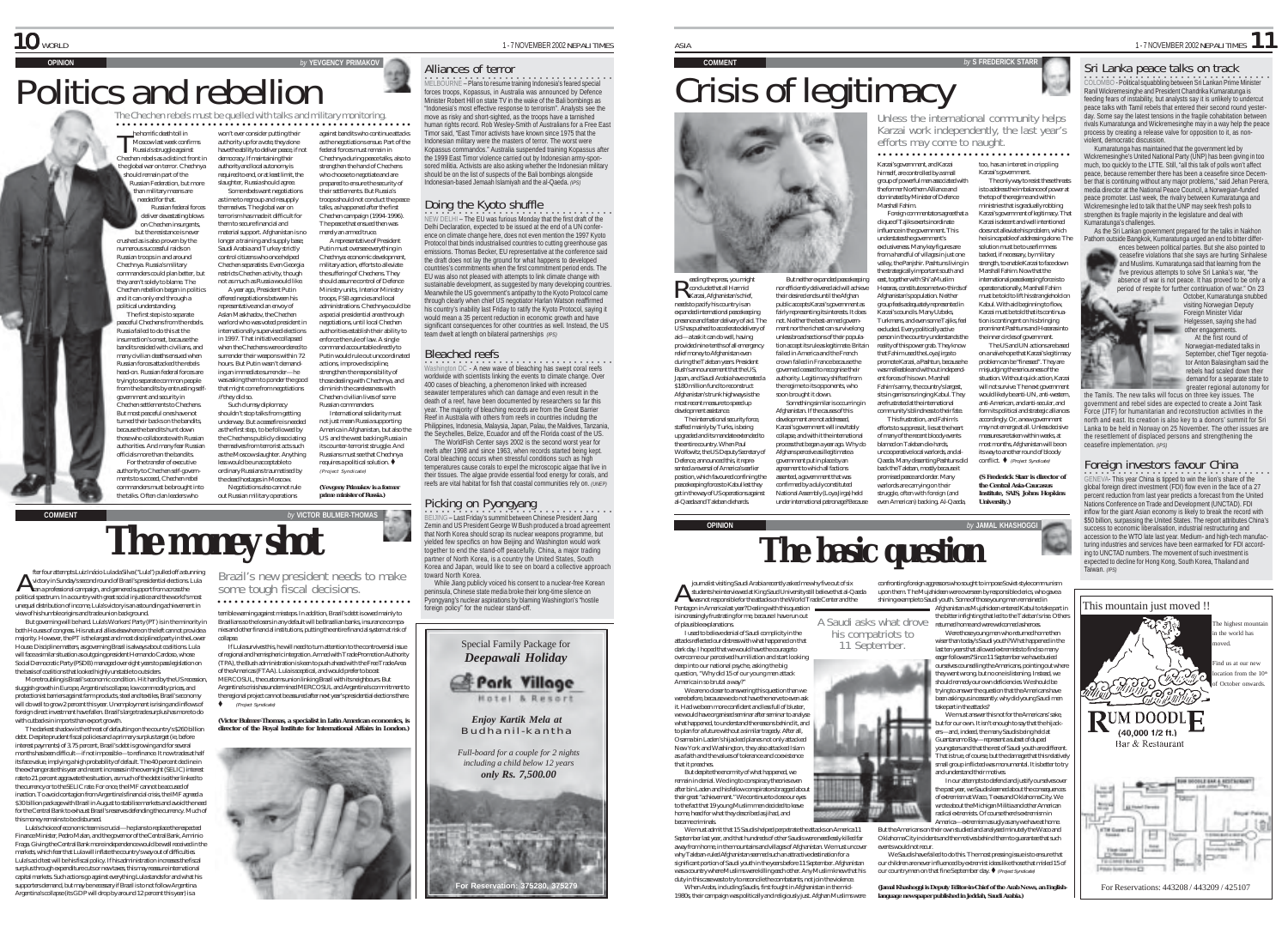# Kishore Shrestha speaks <sup>Ban</sup> bandhs .... No people power assembly elections. So, the Congress and the Same thing?<br>
Will be a speaker of the Manuel Congress and the same thing? Will the same thing? Will the Same thing?<br>
Wi



it fair to ask how cinema artistes who are supposed to earn not more than Rs 20,000 for playing in two films a year have come to pay Rs 30,000 a month in rent, have mobile phones, ride around in Santros and wear expensive clothes?

And when we try to investigate these things, instead of trying to reform themselves and thank us, the cinema artistes are baying for our blood. In fact Shrisha's father, Dal Bahadur Karki, in a two-hour conversation with us two days before her suicide had said: "They don't even pay her for her work, and don't give her respect. Rather than act in another film, we'll go hungry. Shrisha won't act in any films anymore." We have been exposing this depravity in the film industry for the past four years. And yet, when we expose the vice, they come after us.

Yes, those who question the printing of a naked picture in our conservative Hindu society may have a point. And raising that question we would consider quite natural. But what is happening here is that those with old grudges against us for past exposes are using this excuse to shut us down. And filmdom is telling us: "Beware! We may be stark naked but you can't open your eyes. We'll pull your tongues out, we'll take out your eyes, and we'll file a murder case against you."

Six days after the news came out, Shrisha committed suicide like the 1,200 Nepalis who cannot come to terms with their anguish and take their own lives every year. There was no suicide note, the family has said it was suicide and allowed the body to be removed, the police report says suicide. A suicide is a suicide, it can't be murder. Even veteran lawyers have said that. And yet the angry mob of film artistes have said it was trick photography, that it was

incorrect news, that it was vellow journalism, and they have registered a case of manslaughter Already, the person who took the picture has admitted from London to having taken it. Another film actress has admitted that she was acting as the pimp, and it has now been proven that another actress went of her own free will for the sake of monetary payment to the house of someone who had no links with the world of cinema. The lynch mob is not going to let me speak. And I am forced to ask: is reporting the truth henceforth going to be called yellow journalism?

As far as the naked picture is concerned, how come someone can go against all norms and values to take the picture, and those whose job it is to print cannot print the photo? There were five photographs and we printed the one that was the least explicit and objectionable. So we are following our journalistic guidelines. We are not the first newspaper to print naked pictures, Kantipur Publications' *Nari* magazine has a similar naked picture on page 26. The big boys can do anything, and when we do investigative journalism we get pounced upon. If anyone can find my involvement in the printing of the picture in that edition, you can hang

me. I have already received physical and mental punishment for that publication, and I am willing to subject myself to any other punitive action from the Press Council or the Journalists Federation. Unlike some members of the film industry, I am not a middleman for any other profession. Therefore I have nothing to be afraid of. I am willing to accept that I have some degree of culpability for what happened, and I would like to end with the words of Yubaraj Lama of the Film Producers' Association and Harihar Sharma of the Cultural Corporation who said at Shrisha's 13<sup>th</sup> day memoraial: "Let our artiste friends look in the mirror every morning and do some self-analysis."

# **QUOTE OF THE WEEK**

The royal declaration has lessened the belief that the king can do no wrong. Since the king has control of executive powers, he, and not Chand, will be blamed for any wrongs that occur. — Girija Prasad Koirala in Kantipur, 28 October, 2002.



**·**<br>Editorial in Samacharpatra, 29 October The bandh called by the Maoists in the capital and the tarai areas, and the

Ban bandhs

Comment by Kishore Shrestha in a column called "Note of incidents of vandalism leading up to Dissent" in his newspaper the bandh, have had a negative impact *Jana Astha*, 30 October. on the conditions for peace talks.  $307990$ There's concern that the three-day Isn't it a journalist's job to write bandh called by the Maoists [from 11 freely? If he opens the curtains 13 November] may even put an end to on the dark and seamier side of the environment created for talks. the cinema world, is it right to There's a new political situation blame the messenger. This developing in the capital. The royal question has risen because of announcement of 4 October and the

developments following it have not only further increased the instability in the state, they have also heightened the uncertainty about which direction the country is headed in. So far, the the demise of Shrisha Karki. If we are prosecuting junior civil servants who have become overnight millionaires, then isn't

new must ment headed by Lokendra Bahadur Chand has been unable to win the acceptance of the political parties. As a result, the extension of the council of ministers has not been completed yet. Those who hoped that the political parties would join the government are gradually becoming disappointed, and the hope that wa created by the royal announcement and felt in its wake, is being used to increase conflict, rather than as a

reason to cooperate. The number of violent activities is increasing in the run-up to the bandh [on Monday, 28 October]. The common people are not attracted to the Maoists, nor do they support the bandhs called by them. However, it appears that they accept them. This bandh, which the Maoists declared internally to their own party, hadn't even been publicised much. However, the tarai remained quiet Sunday, and the capital came to a standstill Monday. The five explosions that took place on the eve of the bandh were enough to create fear. On Maoists. But once the other powers return from the battlefield, for how long will they continue to fight alone, and for what? Seen from this angle, the royal announcement of 18 Asoj [4 October] itself threatens the continuity of constitutional monarchy. Politics is being pushed into darkness. In this situation, the Maoist leaders guess that foreign armies, especially the Indian, will come in. But once foreign forces come in, it will take another 50 or 60 years to remove them, and to create public opinion against them. Thus, I don't think we can expect people power, but rather weapons, instruments

analysis, it's clear that the weaknes was on part of those in charge of the state. If the state had been able to arrest those responsible for the and training. **Constituent** 

ment for talks.

Deshantar, 27 October

explosions and taken action against them, the capital wouldn't have been reduced to such a state on Monday. Even so, it would be wise of the Maoists to understand the serious-.<br>Comment by Prakash Jwala in coincidence Kantipur, 30 October

ness of the situation rather than be encouraged by the thought that they pulled off a victory. No one will think it a weakness on the part of the Maoists if they withdraw the Nepal bandh [scheduled for 11-13 November] well in time. Instead, it would be seen as an example of their ensuring a positive environ-Is it a coincidence that the king and the Maoists both want constituent assembly elections? The Maoists have said the decision is up to the king and have asked him to make up his mind. On the other hand, the Nepali Congress (which claims it has been in touch with the Maoist leadership) has for the first time in its history accepted the necessity of holding

Kamaiya census

# **देशमन्त्र साम्ताहिक**

More than two-and-a-half years after the government freed Nepal's bonded labourers, reports say more than double the number of kamaiyas counted by the Ministry of Land Reform in its initial records have been left out. This was revealed after the ministry began recounting those kamaiyas left out from its records following an outcry by various organisations. It is a prime example of the government's carelessness. Following the ministry's re-call for applications by kamaiyas, 1,834 kamaiyas living in Banke district registered their names at the district land reform office. Previously, the Ministry of Land had published the details of 1,342 kamaiya families in Banke district. The ministry had extended the application dates until 23 October. Since the present number of kamaiyas is more than twice the first count, the ministry will certainly face problems in rehabilitating them. It still

asn't solved the problems of those registered initially. A large number of kamaiyas have also been left out from the ernment's lists in the districts of Bardiya, Kanchanpur, Kailali and Dang, but the real figure is not known. The identity paper of a freed kamaiya hoping to get land.

Banke Land Reform Officer Him Bahadur Budathoki is not prepared to accept the new numbers of kamaiyas. He said: 'we can't accept those figures until after an investigation is carried out'.

○○○○○○○○○○○○○○○○ Deshantar, 27 October No people power Dr Krishna Hachhethu The Maoist problem is at the core of the recent events. There are only two solutions to the problem. Number one, talks, number two, force. I'm not optimistic about talks. If a government that had the people's mandate was unable to hold talks, there's no guarantee that a government that doesn't enjoy popular support can do so. If talks don't happen, the state will use force. Before 11 PM, 4 October, the government, the political parties, the donors, the king—everyone supported the move to put down the Maoists, but that still could not be done. So how can this government

When the Maoists started killing Congress workers, the ultra left applauded. They said it served them right. But if they maintain the same

If the parties remain inactive and

support. Then, only those powers within the king's hold will fight the

 $\sim$ e. 19 e **S**  $\sim$ 74 e. 10  $\sim$ 74b c

 $\overline{\phantom{a}}$ ۰ ×. ۰ ÷ -5 ٠  $\overline{\phantom{a}}$ 

`ø. ٠  $\epsilon$ ×.  $\sim$ ۰ **A** -3  $-5$ an- $\mathcal{L}$  $\alpha$  $\sim$  $\bullet$ -m

constituent assembly elections? A constituent assembly election is a de facto referendum on the monarchy. Is the king really ready to accept this? Will everyone accept the peoples' mandate after a constituent assembly election? This is the burning question on everyone's mind at the moment.

Drive for cars ○○○○○○○○○○○○○○○○ Deshantar, 27 October **Stavorite-May** 

A large number of government vehicles have been returned to the deal with the Maoist challenge alone? offices that own them following the There's a certain psychology at work. Home Ministry's stern warning to those guilty of misuse. While a large number of vehicles were returned voluntarily, the police had to forcibly collect others. A total of 67 vehicles attitude when the Maoists clash with from the Home Ministry and 23 the king's forces, what would happen? vehicles from other ministries that were being used illegally have been immobile, the donors will cease their returned. The vehicles returned include one from the Health Ministry used by Man Mohan Adhikari, who was the UML president during the CPN (UML) government. After him, the car was was used by Yuvaraj Gyawali, a member of the National Assembly. Former Chief Justice Om Bhakta Shrestha who, despite numerous requests, refused to return the government vehicle he was using, has finally done so. Former State Minister for Women and Social Welfare Sushila Swar has returned seven vehicles, the largest number retained by a minister. A vehicle of the Kali Gandaki Project being used by the former prime minister Krishna Prasad Bhattarai was brought back by a senior project official, while police also brought back vehicles from the home of former State Minister for Health Mohan Bahadur Basnet. Many other vehicles were taken off the road and brought to the traffic police office. A parliamentary कालियर

committee had prepared a report regarding the misuse of government vehicles two years ago. Four years ago, the Auditor General's office had also highlighted the misuse of government vehicles. According to the Home Ministry, most of the government vehicles being misused were from the Ministries of Health Industry, Agriculture, Forests, Housing and Physical Planning, Water Resources.

PETER LOWE



incarceration, as spring warms the air, BP finds his own defence.

# **Back at Sundarijal >20** "Meantime, I'll keep scribbling…"

# 14 February *Sundarijal*

Today swallows appeared. They create a lively atmosphere in the evening. During our eight years incarceration in this camp on the previous occasion, a pair of them would come to my room on the day of the first appearance, inspect the place and start building a nest of earth in my room itself. Every year, perhaps on the same day, heralding the advent of the spring. This time none of them came inside my room. They flew all over the sky in ecstatic abandon—perhaps they have no intention being too happy to engage from the first day of the spring in the dreary work of building a nest and start keeping a house. I will miss them if they avoid my room. I have a secretly superstitious wish that they (one pair of them) stay in my room. I will have a [sic] companywill help me to extend my …. Life to some extent at least. There are some birds in the compound. The mynahs they chatter sometimes raucously, the twittering, singing, frolicking dhobi birds, male brighter and female with duller plumage, and a pair of owls with their young ones—and a host of crows, aggressive, healthy and dominating the avifauna world—they are all there. But only one can even contemplate building their nest right inside my room? And, swallows are so swift, almost like arrows in flight they appear to be real sky nymphs, ethereal with just a throbbing speck of matter, insubstantial ball of terrific. energy, like an embodied soul. I pray that one pair to stay till October when it will be time to leave for home.

I am well. Homesickness is reduced in intensity. Still some writing, but not much—only 750 words. I don't get into proper mood. In the morning when my mind is a little more calm than at the time I am taken up by morning chores. During the day after lunch I remain emotionally wound up remembering dear ones at home. I become fidgety, restless. It is during this time I can write. In the evening after 5, again the daily round of chores. After dinner I am so scared of insomnia that immediately after taking food when there is a feeling of being filled up which promotes some drowsiness, I promptly put off the light and lie down to sleep at 8 or 8.30. GM starts preparing tea at 4 and by 4.30 the tea is in my room. I have to get up before that, which means again, I cannot sleep long hours. The day's newspapers were supplied to us today. The reason why

they didn't come yesterday for which I had started a long guess work, which GM of course brusquely rejected, was the death of India's president Farukhuddin Ali Ahmed the day before. Therefore yesterda the government offices were closed for a day. The camp commander is under strict orders not to convey any news of the outside and he didn't

15 February As monotonously usual. (Sanskrit verse.)

# 16 February

Being Shivaratri day, there was a holiday, hence no activity of any kind. Inside the prison the life become still duller and time passes still more ever more, slowly. But I wrote for some time. I completed writing the statement which I propose to make in the court when they produce us before it in communication with 8 or is it 19 cases pending against me according to the govt notification in their Gazette, the statement has turned out reasonably good, representing our point of view re democracy, right of the people and the inevitability of revolutionary action in conditions of total denial to thje people of democratic civil rights. GM has liked it, but he says that there should be more meat in the concluding portion which in my present draft appears to be precipitously abrupt. He thinks that the conclusion should convey one idea that it is not enough that we plead not guilty, and that we should be honourably acquitted, it is also necessary to state that efforts towards … re-introduction of full democratic set-up should be made to complement or to fully achieve the political purpose of our release. Otherwise our release will be of no great significance and the govt would be taking advantage of our being set at liberty. Some such idea. I don't know if this idea can be incorporated in the concluding portion of my statement. Moreover, whether it is the place before the court of law. Anyway he has approved of the statement taken as a whole. The statement will take about 2 hours to read in the court. We don't know if and when the court will really sit to try us. The tribunal to try our cases had been instated 16 days ago and there has been no apparent motion of its activities that are visible to us. Perhaps they may even decide not to try us at all. The public announcement of the institution of the tribunal is meant for popular consumption, perhaps the announcement had to be made because our detention in a secret place has brought adverse comments to be published in foreign papers. But GM thinks that whatever might have been the original intention in setting up a tribunal, once the announcement has been made the govt will have to go through

Today is appreciatively warm. Very pleasantly comfortably warm. Didn't bathe, but showered and washed my head. Wrote a few hundred words for my contemplated book on the Nepali Congress. I am writing unnecessary details of the teething period of the party. It will have to be trimmed—a job I will hand over to Shailaja to perform. In the meantime, will go on scribbling…

### KANAK MANI DIXIT "When the devotees and people of the country are deprived of their gods and goddesses, their hearts bleed. The stealing of such religiou images is an atrocity, a serious crime. Let us hope that some day these stolen sculptures will be returned to their respective temples and shrines." — Lain Singh Bangdel in the conclusion to Stolen Images of Nepal. his contributions to Nepali art history, one of his lasting legacies will be his call to arms against the scourge of idol theft. Born in Darieeling in 1924 and arriving in Nepal in the early 1950s after studying art in Paris and London, Bangdel was impressed by Kathmandu Valley's rich heritage of religious statuary, and published several scholarly volumes on the

While Nepali society knows Lain Singh Bangdel as an artist, and while scholars laud subject. But even as he watched, the idols began to disappear. As art theft peaked in the mid-1980s, he began

preparing his book Stolen Images of Nepal, which was published by the Royal Nepal Academy (of which he had earlier served as head) in

> ...<br>Bangdel's book provided photographic

.<br>instant to provid

tographic evidence

were stolen from the



of the Panchayat were a dangerous time to Nepal, to Patar Museum, 18 years after it was lifted.

be talking about idol theft, because it was happening rampantly with the suspected involvement of the highest and mightiest. Despite his stature as a scholar, artists and, head of the Academy, Bangdel was threatened with his life if he kept up his crusade. Some suspected Bangdel himself of criminal activity because of his camera-toting activities. Jürgen Schick, a German artconnoisseur, the only person besides Bangdel who could be called an 'idol

theft scholar', remembers how Bangdel had shown him consideration more than a decade ago. Schick, whose own book on the subject is The Gods are Leaving Nepal, had been harrassed by the authorities for his interest in the matter of stolen statuary, and it was only in Bangdel, he recalls, that he found understanding: "When I found Mr Bangdel at the Academy, at last I had the one Nepali who showed sensitivity to this

subject. No one else." The reason to publish incontrovertible photographic evidence of theft of idols is so the matter of criminal culpability is proven beyond doubt, so that even decades later statues that have been lifted can be returned under international law. Also, the very act of publishing brings down the market value of Kathmandu Valley statuary, which reduces chances of future thefts. The proof of Bangdel's efforts was there for all to see (if anyone was

noticing) in the return in August 1999 of four pieces of statuary (from Kathmandu, Patan, Pharping and Panauti) were restituted by a Californi art collector who was shown Bangdel's book showing the statues in their original sacred sites. In 2000, a statue was returned from Berlin based on evidence in Bangdel's book. At that time, Bangdel should have

been garlanded taken around the town in a chariot, for his singular act of commitment in bringing out Stolen Images of Nepal. But even if today we do not fully appreciate this commitment, we are sure to in the days to come, because the photographic and scholarly record left behind by the late Lain Singh Bangdel will be used far into the future in bringing "the gods which have left the country", back home.



# tell us what the cause was—hence the chain of reasoning. **Mr Bangdel has left the country**



the arrival of swallows a mysteriously morale-<br>boosting event. He lets<br>his pen wax lyrical<br>about the bird life in the jail courtyard. Then he works on his court statement, not knowing when he will be asked to make a statement in

**12** FROM THE NEPALI PRESS THE NEW THIS PAGE CONTAINS MATERIAL SELECTED FROM THE NEPALI PRESS 1 - 7 NOVEMBER 2002 NEPALI TIMES



the motion of putting us before it for the trial.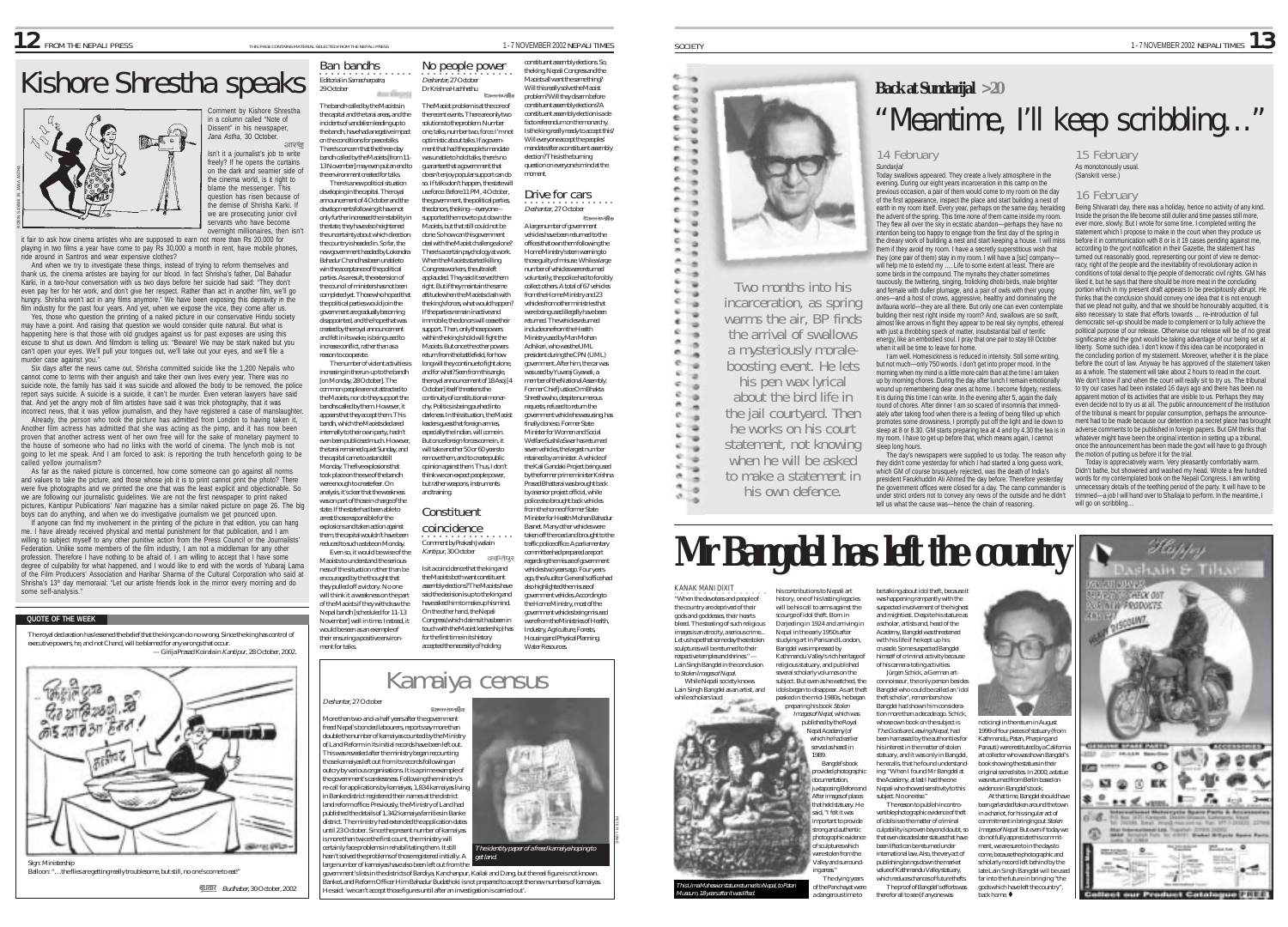

# **Grisberc** Green Bar of the month **FUSION RAR** How in Figure Black fill a council and relations to win chile Carlows rtgent to rusen task till a deugon and get a crance to who chilled uarts:<br>with a fee diment what's events log on to www.cadebag.com.np, als<br>the questions and win referening Carlsberg at the cat:

### **ABOUT TOWN**

EXHIBITION % **Raw Material: From the road in Asia** Travel collage by Margi Scharff. Indigo Gallery, Naxal, 8AM-6PM daily. 413580

EVENTS

- % **Christmas Bazar** 13 December, followed by barbecue, courtyard, Dwarika's Hotel. 479488 % **House of Cards** Tihar at the Rox Bar with live band, DJ,
- games and more, happy hour from 6PM-9PM. Hyatt Regency Kathmandu. 491234 % **Studying at Cardiff Law School, Wales** Professor Phil Thomas speaks, 10 November, 2.30 PM, Nepal Bar
- Association Hall, next to Supreme Court. For more information and for walk-in interviews email anup@pioneerlawfirm.com. 221340
- % **Seventh annual Friends of KISV Deusi bhailo** featuring Kumari's ballet, snacks and dinner. Rs 1,000 per head, 5.30 PM, 2 November, Dwarika's Hotel. 9810.34656 % **Weekly dialogues on life and living** and books and audiotapes at the Krishnamurti
- Study Center, Dhyankuti, Swoyambhu. Saturdays1PM-6PM. 227704.

### MUSIC MU S I C

% **Live music** by Catch 22, Friday nights at the 40,000 ½ ft Bar, Rum Doodle Restaurant, Thamel. 414336

**DRINK**<br>\* Friday Indulgence Irish music from An Fainne, tasting with 12 Scottish single malt, Rs 999. The Piano Lounge, Hotel Yak & Yeti. 248999

### FOOD

- % **Arabic Food Festival** Chef and belly dancer from Lebanon, Rs 1,500 singles and Rs 2,200 couples, includes two glasses of draft beer, lunch or dinner, and dessert. Until 3 November, at Le Meridien Kathmandu. 224399 % **Saturday Brunch** at The Café with Asian and
- Mediterranean buffet every alternate week. Hyatt Regency Kathmandu. 491234 % **Sekuwa Saanjh** Friday Nepali BBQ, Rs 555 plus tax
- per head, with a can of beer or soft drink, Dwarika's Hotel. 479488
- % **Vegetarian specialties and clay oven pizza** at Stupa View Restaurant & Terrace, Boudha. 480262
- % **Iced Lemon Sour Plum** Sour, sweet, salty, bitter, to go with the improved Singaporean and Malaysian food. Sing Ma, the Food Court, foodcourt@wlink.com.np. 520004 GETAWAYS

- % **Christmas & New Year Packages** Overnight stays with dinner and breakfast, Dwarika's Hotel. 479488
- % **Tea House Combo** Room, breakfast, Neapli thali dinner, swimming, jacuzzi. Rs 700 per head on twin sharing for Nepalis and expats, Tea House Inn, Nagarkot. 410432 % **Diwali Retreat** Two nights and three days at Rs 6,499 per head on twin sharing, Rs 8,999 for single occupancy. Includes sports, 30 percent off spa and health club,



**BROTHERS AND SISTERS** 





**Born in Bigutar, Nepal: Socio-Economic Relationship of a Brahmin-Bhujel Village, 1971-2001** Peter Hodge Prindle

Ratna Pustak Bhandar, Kathmandu, 2002 Rs 1,195

Based on fieldwork carried out from 1971-1972, this study attempts to provide in-depth documentation and analysis of the economic and social processes of a Nepali village and examine how this data relates theoretically to studies of rural and peasant communities in other regions of Nepal.<br>hther regions of Nepal.

**BOOKWORM**



Short stories by Mani Dixit, Joel Isaacson, Sushma Joshi, Peter Karthak, Sunil Nepali, Greta Rana, Manjushree Thapa, Kesang Tseten and Samrat Upadhyay. Poetry by Wayne Amtzis, Hannah Chi, Padma Prasad Devkota, Tsering Wangmo, Dhompa, DB Gurung, E Ann Hunkins, Manju Kanchuli, Tek B Karki, Kesar Lall, Yuyutsu RD Sharma and Abhi Subedi.

### **The Confluence of Religions, a Scientific Perspective** Hari Narayan Malla

Dr Sarala Malla, Kathmandu, 2002 Rs 100

> Malla believes that the whole human mind and body evolves from the earth's electromagnetic force and the gravitational force of the sun, earth and moon. The natural forces may be called the 'Word', god's creative power. Malla scientifically confirms all scriptural claims of different religions, and suggests a basis for their coordination. He also proposes a chain of global peace monuments.

*Courtesy: Mandala Book Point, Kantipath, 227711, mandala@ccsl.com.np*

# **CLASSIFIED**

**Give yourself the gift of Reflexology!** Email: buddhasfeet@yahoo.com or ring 425931 **Nagarkot Special at Naked Chef** Bed and breakfast, ○○○○○○○○○○○○○○○○○○○○○○○○○○○ buyes, Please call : Ning 1981024667 Email:<br>
Interaction and Control Control Control Control Control Control Control Control Control Control Control Control Control Control Control Control Control Control Control Control C

three-course gourmet dinner, Rs 800 per person. Room Rs 300 only. For Nepalis and expatriates. 680006, 969107153

**Terrace flat available on short-term lease.** One bedroom, one living room, spacious kitchen, toilet/ bathroom, hot water on tap and a wide beer terrace. Lots of greenery, great view of sunset, good price and some chill people around. Call Mani Rai 424877 or Dinesh 425677.

**Contact www.kopilaclinic.com Beautiful land for your dream project !** Bird breeding? Flower/Fruit Cultivation? Ayurvedic

Clinic? Meditation Center? Terraced land, 2 ½ Ropani, next to a wild running brook! Absolutely breathtaking location. Only 20 minute drive from Kathmandu city to this treasure property**!** Serious

### *For insertions ring NT Marketing at 543333-36.*

A charismatic (and tattooed) extreme sports performance artists-of-sorts (he videotapes mself pulling dangerous and sometimes illegal stunts, then sells them on the black market), Xander Cage (the new heartthrob Vin Diesel) is a James Bond-like hero with the personality of a rock star. Cage is recruited by a government agent, Gibbons (Jackson) to infiltrate a Russian crime ring, Anarchy 99, led by a mysterious figure called Yorgi (Csokas), which plans on unleashing a lethal substance in the rivers of Europe, which sends him racing through a series of adventures. Also noteworthy are Samuel L ackson and the smoking Asia Argento. **XXX** 12 noon, 3PM, 6PM Telephone booking: 442220 Online booking www.jainepal.com **JAI NEPAL CINEMA**





# A perfect two-day trek with plenty of snacking thrown in.



on't have the time, inclination, or gear for a siege, or to put it kindly, 'expeditionstyle' trek? Done Poon Hill and want something a little more challenging and a bit shorter than the so-called Royal Trek northeast of Pokhara's other lakes, Begnas and Rupa Tal? Do the Landruk Loop. Start at Phedi on the Pokhara-Baglung road, slog up past Dhampus, stay the night at Landruk, climb up to the better-Annapurna Circuit vision that more than makes up for the two-and-ahalf-hour, almost 700 m climb to Dhampus, on the ridge. After Dhampus you hit the rhododendron forest and a stonepaved trail that climbs steadily for an hour-and-a-half to Pothana, which opens up a vista of the Annapurna with Machhapuchhre

known Ghandruk, home to anthropologists, eco-tourism-types and conservationists. Then swoop down to Birethanti and cab it back to Pokhara in an hour. The hardest part of this trip will

be waking up at crack of dawn in Pokhara, likely after a night of carousing on lakeside, and swilling what breakfast you can getwalk, offers a great view of came from.

past grazing forests, fields and a stone staircase en route to Dhampus before it gets too warm, and getting some good mountain views. Past the forest, the air is crisp, and the golden rice fields in the Seti valley descents—as you walk down the other side of the hill into a canyon of the Modi Khola through lush forests with waterfalls, ferns, orchids, butterflies, birds and what you can imagine to be the sound of



public room in every lodge in Landruk looks on to the mountains. The ACAP-regulated food is good, the pleasant exhaustion after a good day's walk has set in, and being catatonic is the only way to be, if you intersperse it with half-hearted attempts at playing cards or something similarly mind-numbing. Up bright and early the next morning, walk along the trail leading down to the Modi Khola as the first rays of the sun hit the

himal. The stiff climb up to Ghandruk, the social hub of the Annapurna trekking routes, might just leave you gasping for more Further north! To Chhomrong! Or Ghorepani! Contain yourself—you didn't take than much time off work.

While in Ghandruk, though, check out the Gurung Museum, which has weapons, clothing, utensils and household items used by Gurungs dating back to the 1800s. Slug back some millet dhindo and whiz your way down. It almost doesn't matter whether you go slow or try to save some knees for old age on the steep walk down. As you plunge past fields, rivers, and forests, your ears will pop anyway. Two hours and you're in Syauli Bazar, a perfect place for a quick snack as you take in the green fields and the roar of the river before you walk the last hour to Birethanti, asphalt, unpleasant-

World Class Medicine. **CARL STOP METHODS FROM THE** *INTERACTIONALLY TRAINING DESCRIPTIONS* **RESIDIAN, REFERENC, CENTER** FOR ADVANCED CARS.

> ASAN FREE RESINATIONS **ACCREDITED HOURTH**

**REGARD PACIFICATION REGISTER** 11 STORY **ENSENCE: TRAILERS** TO CONTINUES IN CREDIT







probably the subcontinental chiuraomelette-five cups of milky, sugary tea. Off you go, on the bus to Baglung, or the flying taxi to Phedi. The reason it's vital to wake up early is not so much getting to Landruk by nightfall, as slogging up

taking centrestage. (At this point, though, it looks more like Matterhorn than a fishtail, but it's still an excellent bit of mountain.) Past the Pothana lodges, where fortifying and delicious noodle soup is available, is another stone-paved trail to the top of the hill, as it were. Pittim Deorali, a 45-minute



ness, and taxis.









World Class Service. *SERGENHAMA BERNET COPPER* 

*Union, you asked* **NETRACTIVE MERUTE** 

۰ĸ

*EMAL APPOINTMENTS* 







OFF THE BEATEN TREK **1 - 7 NOVEMBER 2002** NEPALI TIMES **1**